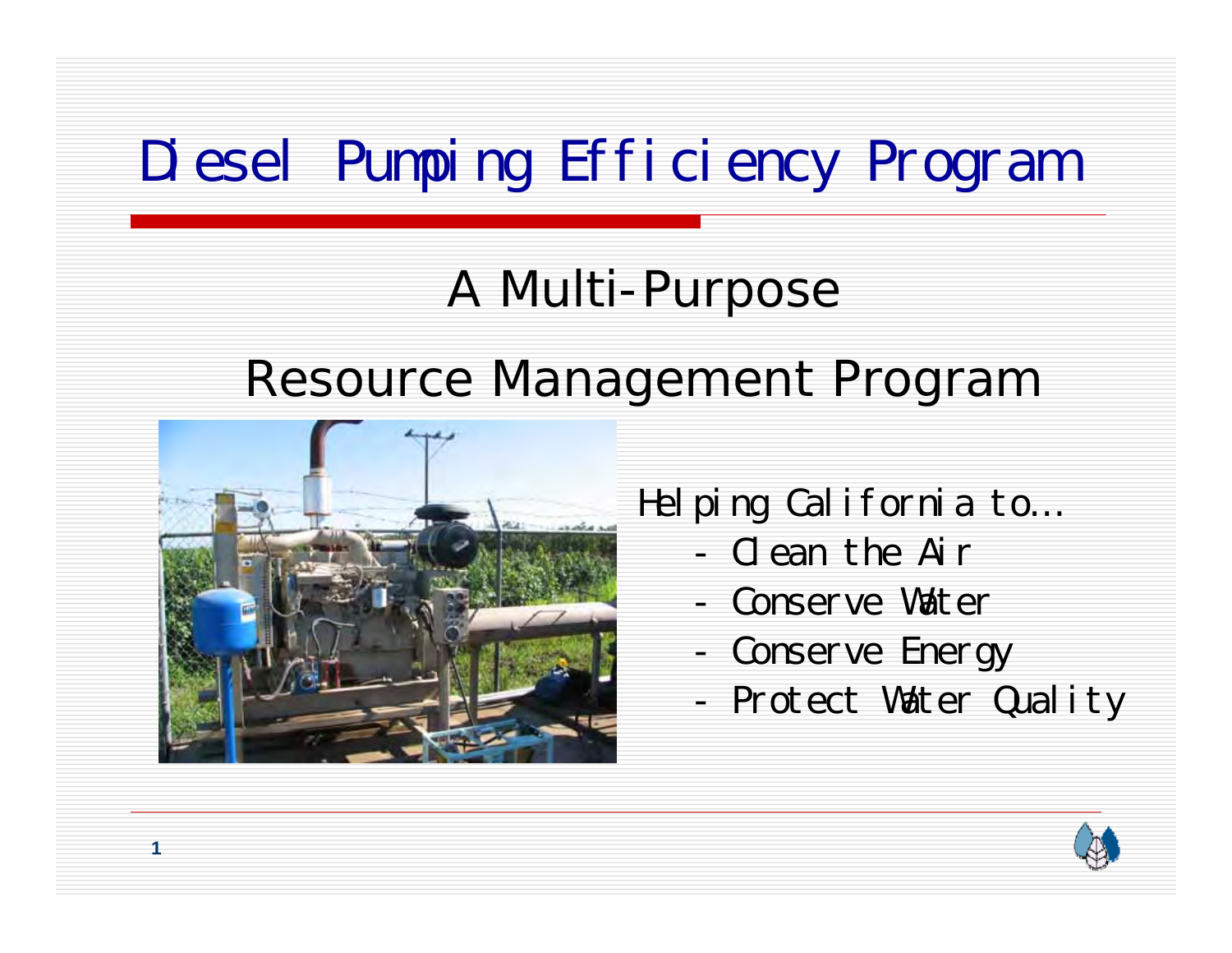## DPEP – How does it do this?…

- 1. Improving the overall pumping plant efficiency
- 2. Improving management of the plant

#### In other words…

- Get more water production for every gallon of diesel burned and…
- **Thus, decrease emissions per unit water** produced, while…
- **Minimizing the amount of water pumped**

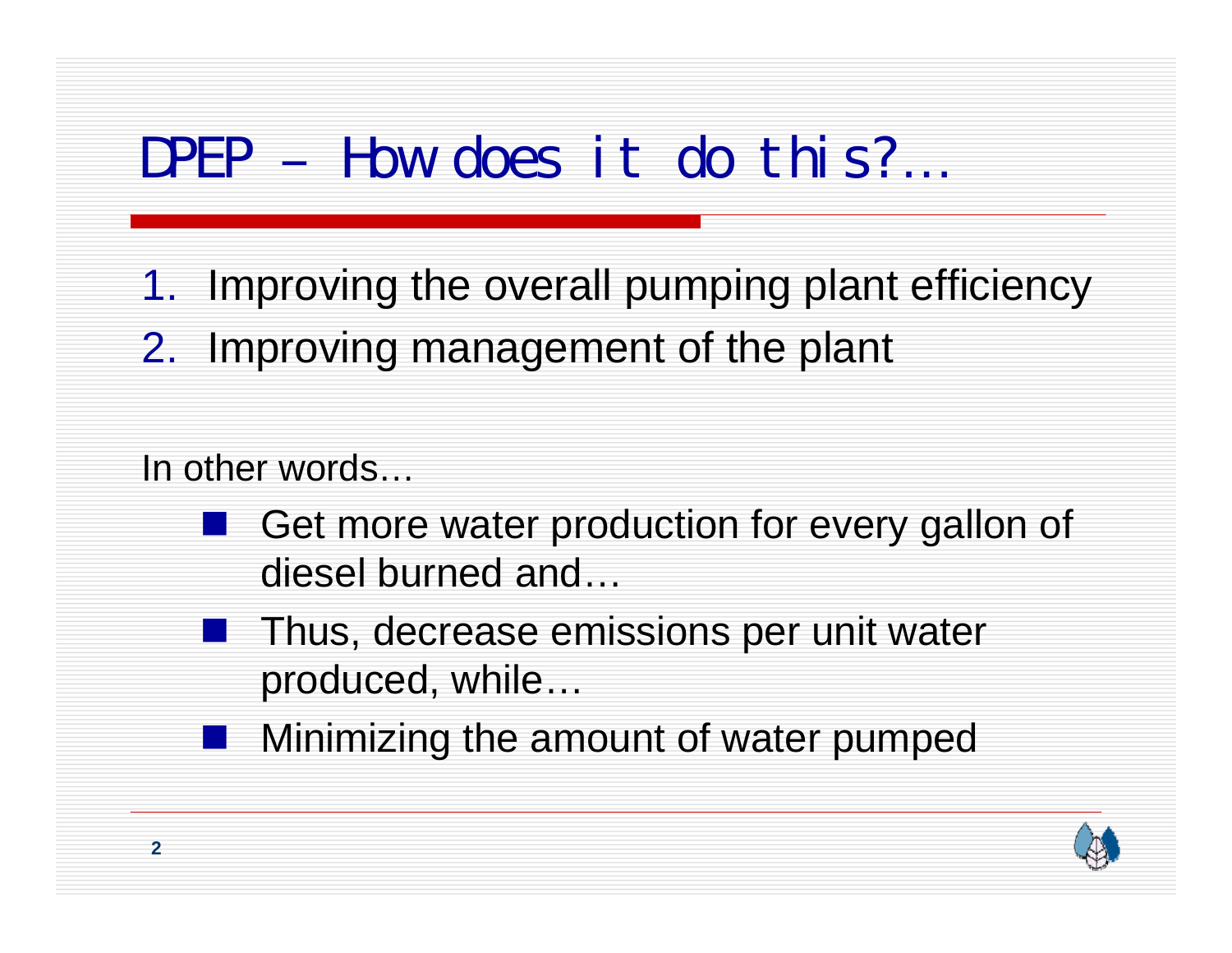## DPEP – The Foundation Thesis...

The pumping plant is a SYSTEM of 3 mechanical components and one human component…

- 1. The engine itself (up to ~30 35% efficient)
- 2. Power transmission driveshaft, v-belts, right-angle drives, etc. (up to  $\sim 95 - 97\%$  efficient)
- 3. The pump itself (up to  $-75 85%$  efficient)
- 4. Management
	- U -Specification/design of the pumping plant
	- $\sqcup$ Maintenance of the pumping plant
	- $\Box$  Operation of the pumping plant

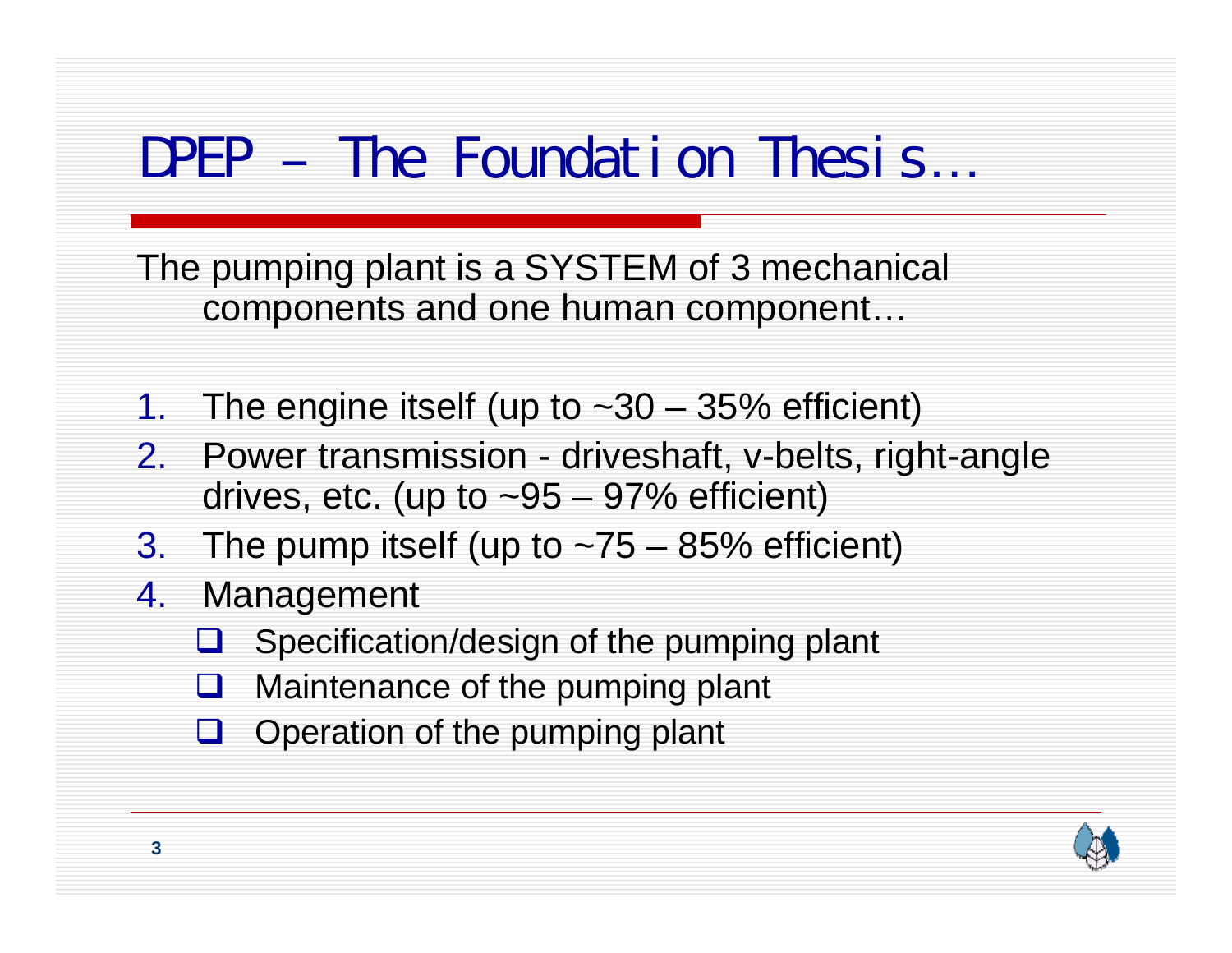## DPEP Foundation Thesis…

To the extent that there are INEFFICIENCIES in any one of these components then emissions are increased…

- 1. Emissions per unit water are increased inefficient hardware
- 2. Pumping time is increased inefficient management

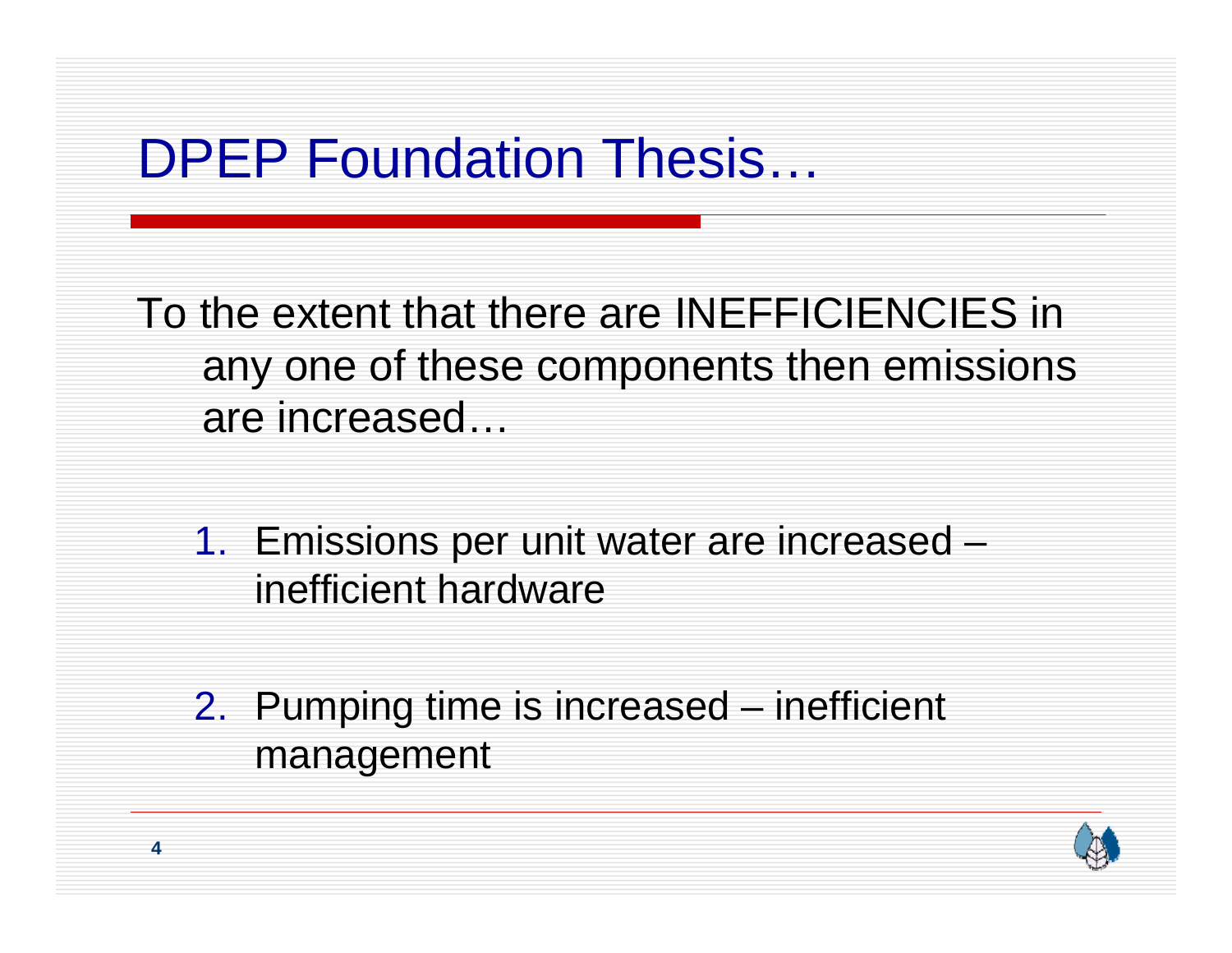## DPEP Focus – the PUMP itself…

- **□** An efficient pump will produce more water per gallon of diesel consumed than an inefficient pump
- $\Box$  Thus, an efficient pump results in less emissions per unit water produced
- $\Box$  An efficient pump is like an efficient engine no matter how long it is run, emissions are reduced

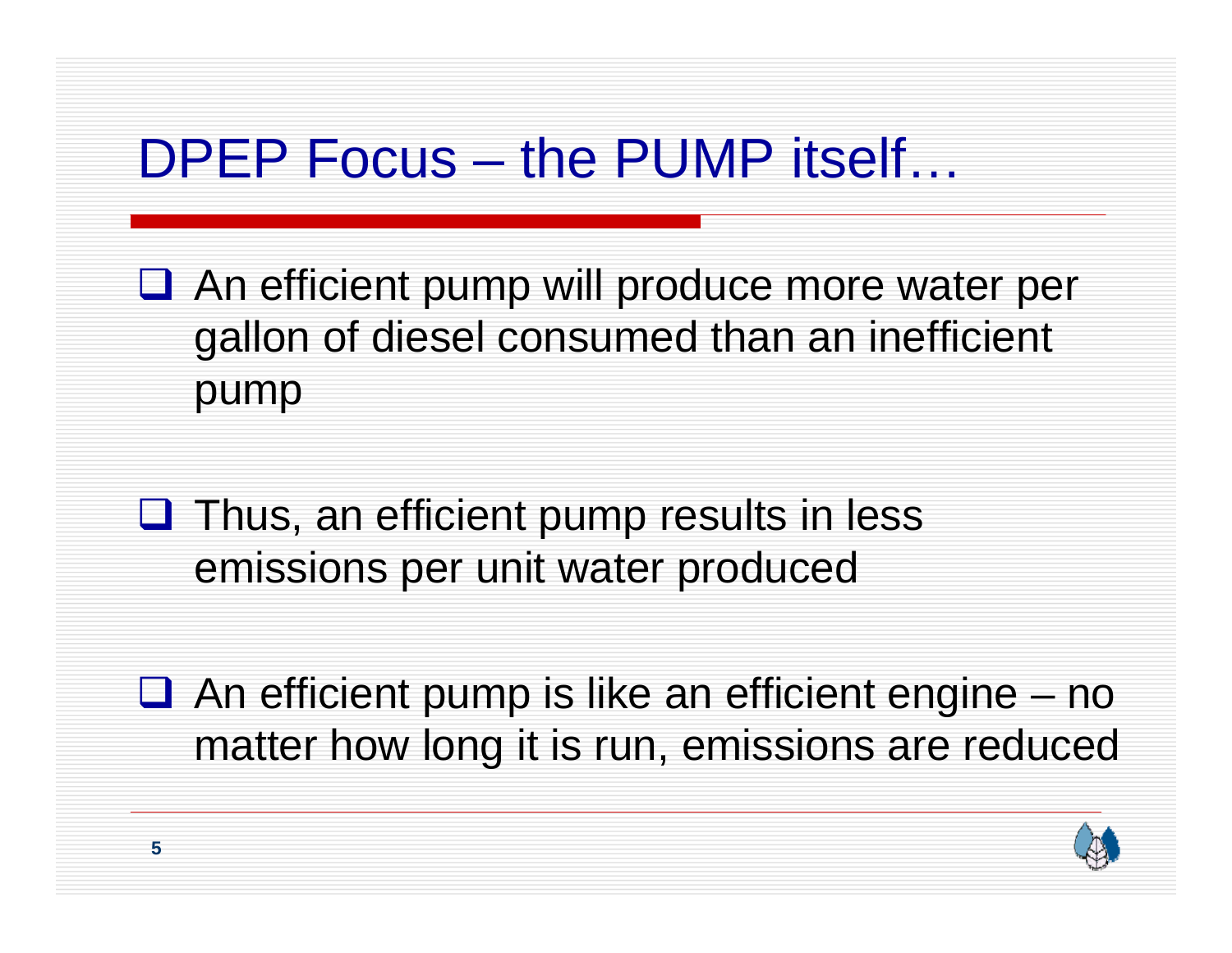# DPEP – Analogy to automobiles

- **Q** Programs like Moyer basically "install a catalytic converter" (Tier III and IV engines) in that they reduce the emissions per gallon fuel consumed.
- **Q** Programs like DPEP basically "improve fuel economy" (higher pumping plant efficiency) and reduce emissions by reducing the total amount of fuel consumed.

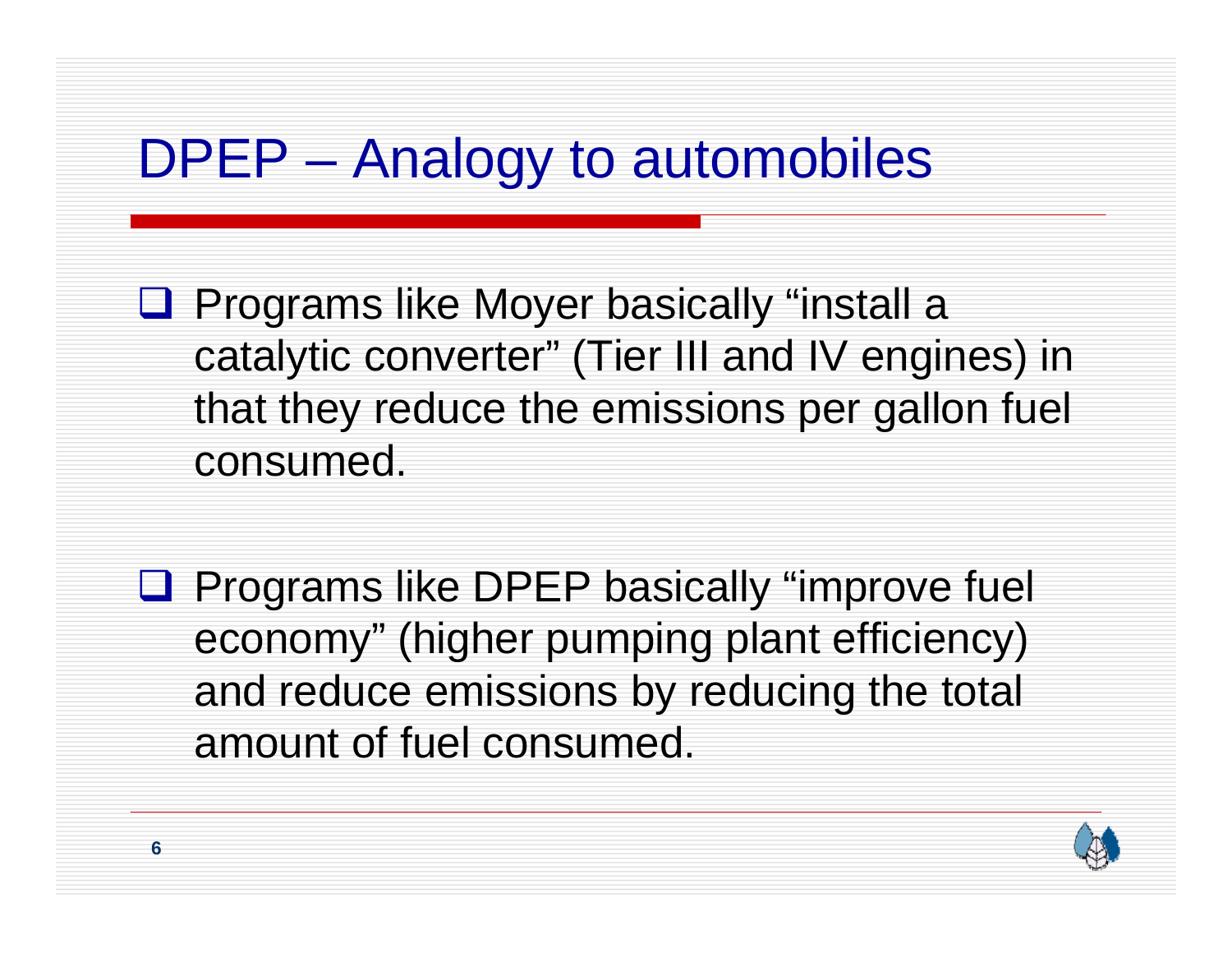#### DPEP Implemented on Pilot Basis…

#### **Q** Funding:

- West Coast Collaborative
- Valley CAN
- **Q** Total Goals (all goals exceeded!):
	- 62 pump efficiency tests
	- 11 pump retrofit projects
- **Q** Geographic Area:
	- Central and Southern San Joaquin Valley

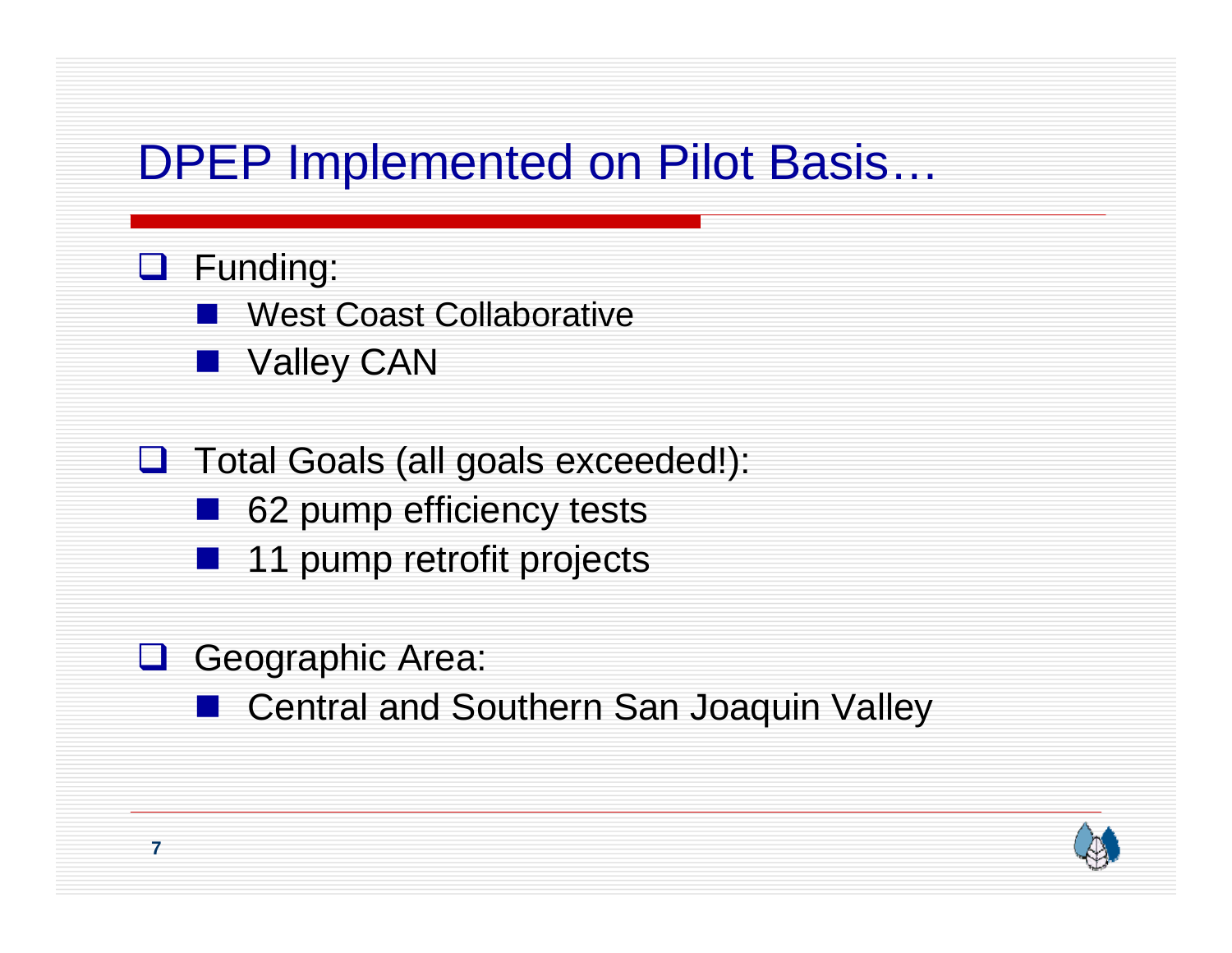#### DPEP Results…

- $\Box$  67 Pump Efficiency Tests total, 58 were before retrofits (57 wells, 1 booster) w/ 17.1% average OPE (22-24% attainable)
- $\Box$ 20 wells and 1 booster committed to repairs
- $\Box$ 11 well pump retrofit projects completed with 11 post-tests

|                        | <b>Before</b> | After |
|------------------------|---------------|-------|
| OPE.                   | 13.5%         | 23.2% |
| <b>GPM</b>             | 754           | 1010  |
| <b>Brake HPinput</b>   | 80            | 86    |
| <b>Engine RPM</b>      | 1734          | 1696  |
| Input HP-hrs per ac-ft | 2237          | 1319  |

- $\Box$  Implied emissions reduction – average pump repair 3.6 tons NOx and 0.16 tons PM10
- $\Box$ Average direct cost per project (two tests plus rebate) - \$3,800

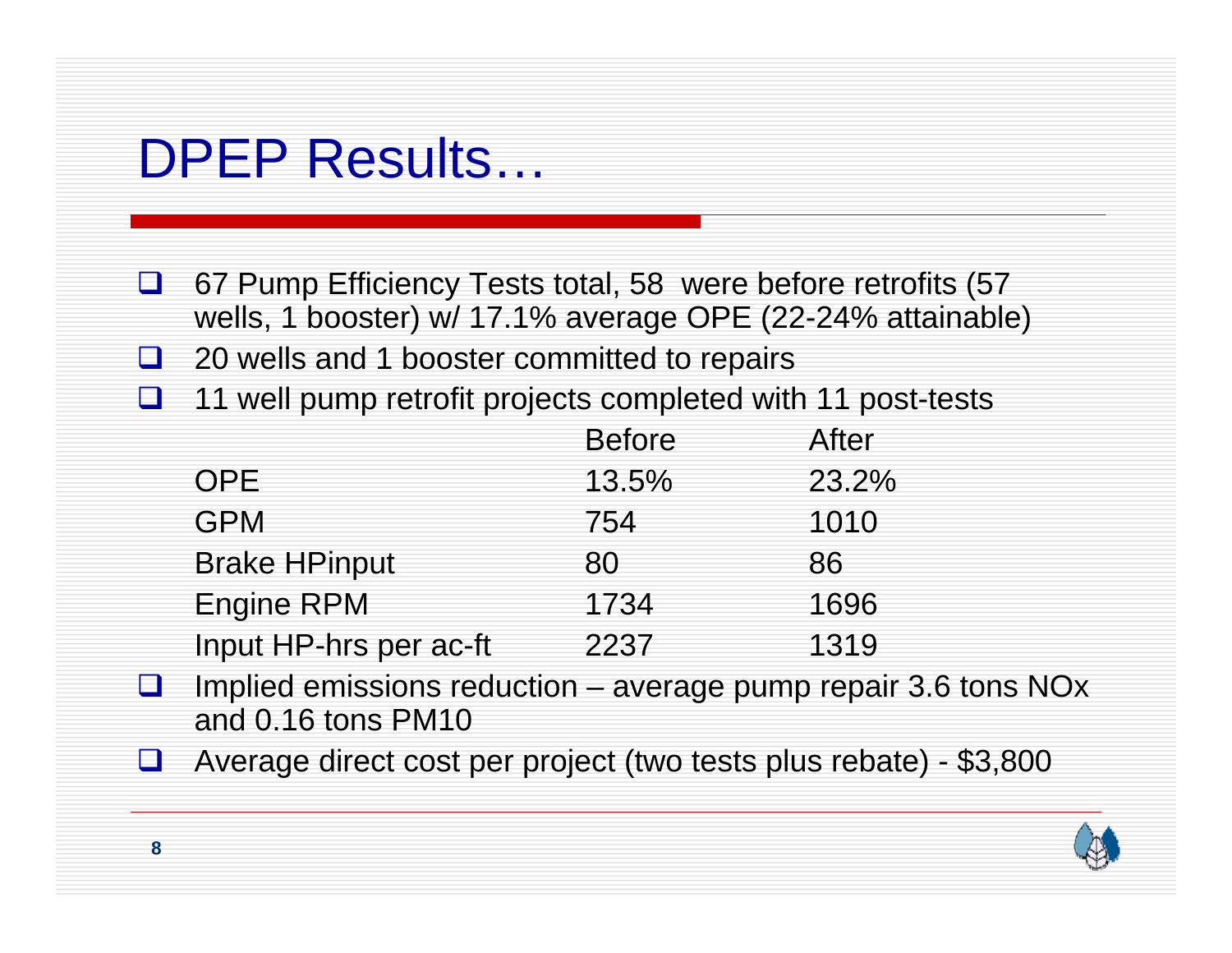## DPEP – Phase II Just Completed…

 $\Box$  Help develop pump test infrastructure

#### **Q** Components:

- Complete pump test calculation/report/ databasing software
- Instructions for fuel flow device construction and operation
- On-site visits to transfer knowledge

#### **Q** Funding: Valley CAN

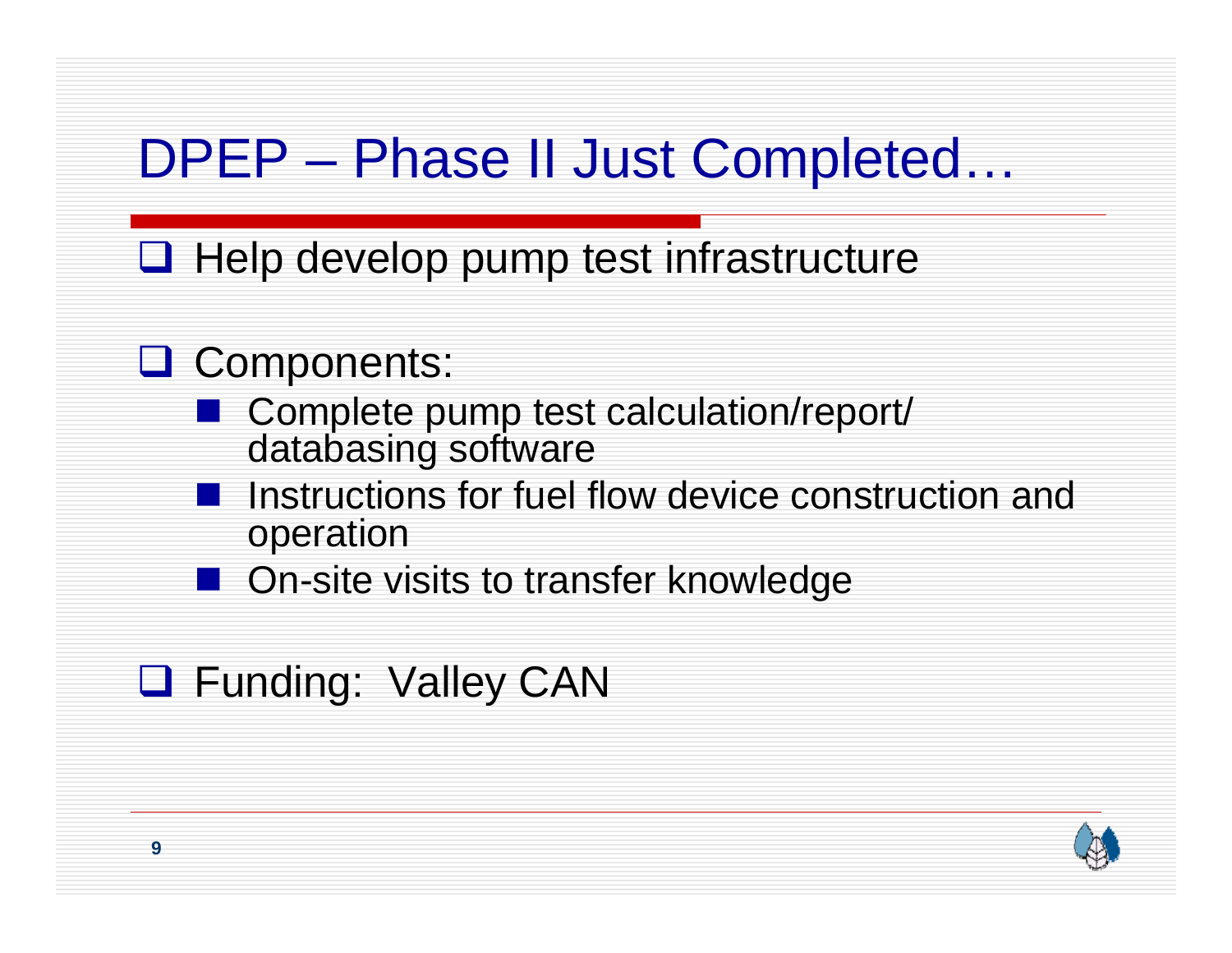# Verification of Emissions Reduction…

#### Moyer:

-Keys on emissions/hour -Per unit reduction verified by engine manufacturers

> -is engine kept in tune, run at correct rpm and load? -persistence of engine performance?

- total emissions determined based on hour meter – selfreported unless inspected

#### DPEP:

-Keys on emissions/Ac-Ft

-Per unit reduction verified by in-field pump test

> -test at normal operating conditions?

-persistence of pump performance?

-Total units determined based on flow meter – self reported unless inspected

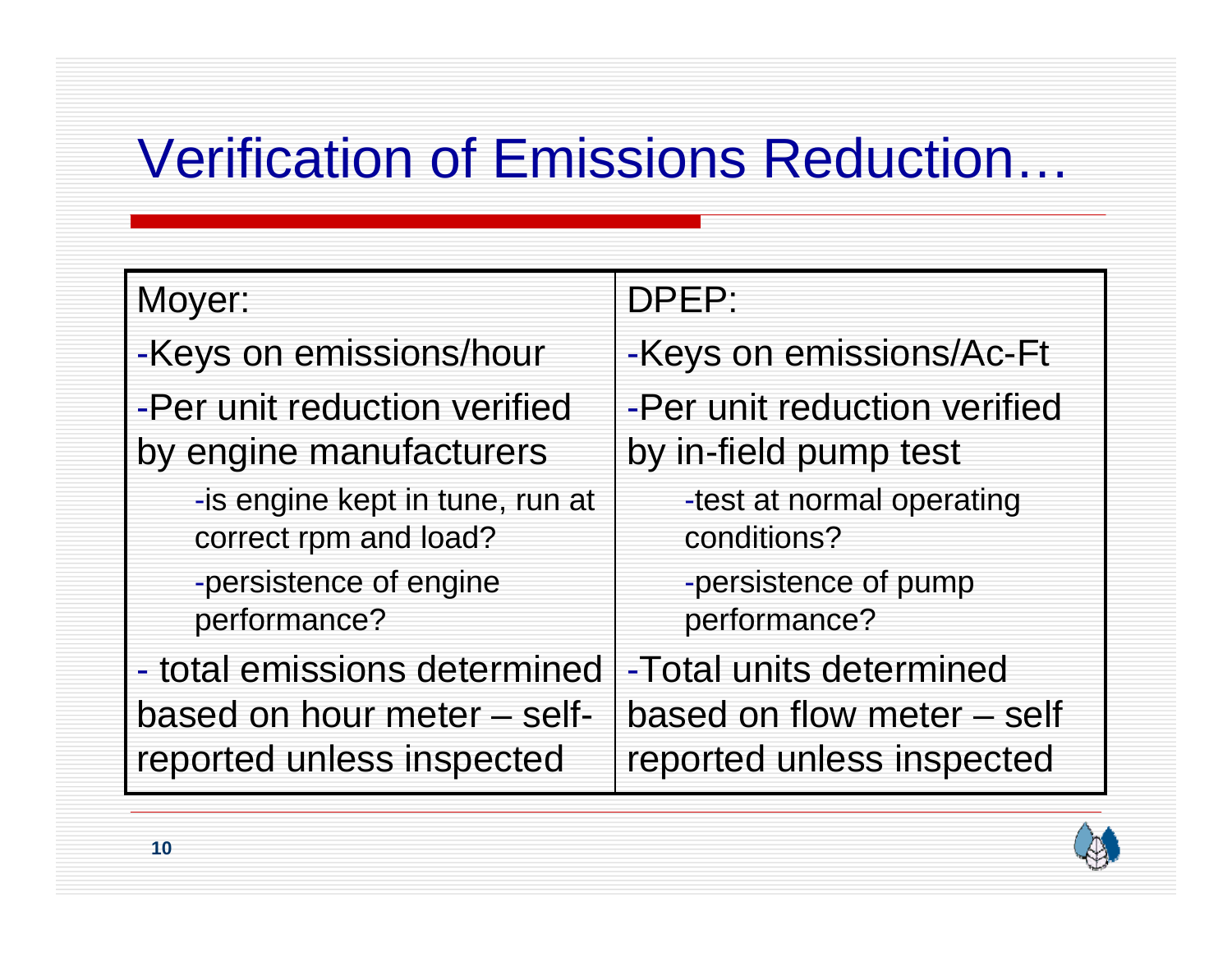# Verification of Emissions Reduction…

- **□** Verification for DPEP can be achieved to same level of confidence as current Moyer
	- Per unit reduction by accepted measurements standard pump efficiency test vs. manufacturer's data
	- Same types of variances apply manufacturing tolerances, tune of engine, management of engine, persistance
	- **The Total emissions based on an accepted (and self**reported meter) – hour meter for current Moyer, flowmeter for DPEP
- **Q** Current Moyer guidelines allow for non-engine measures

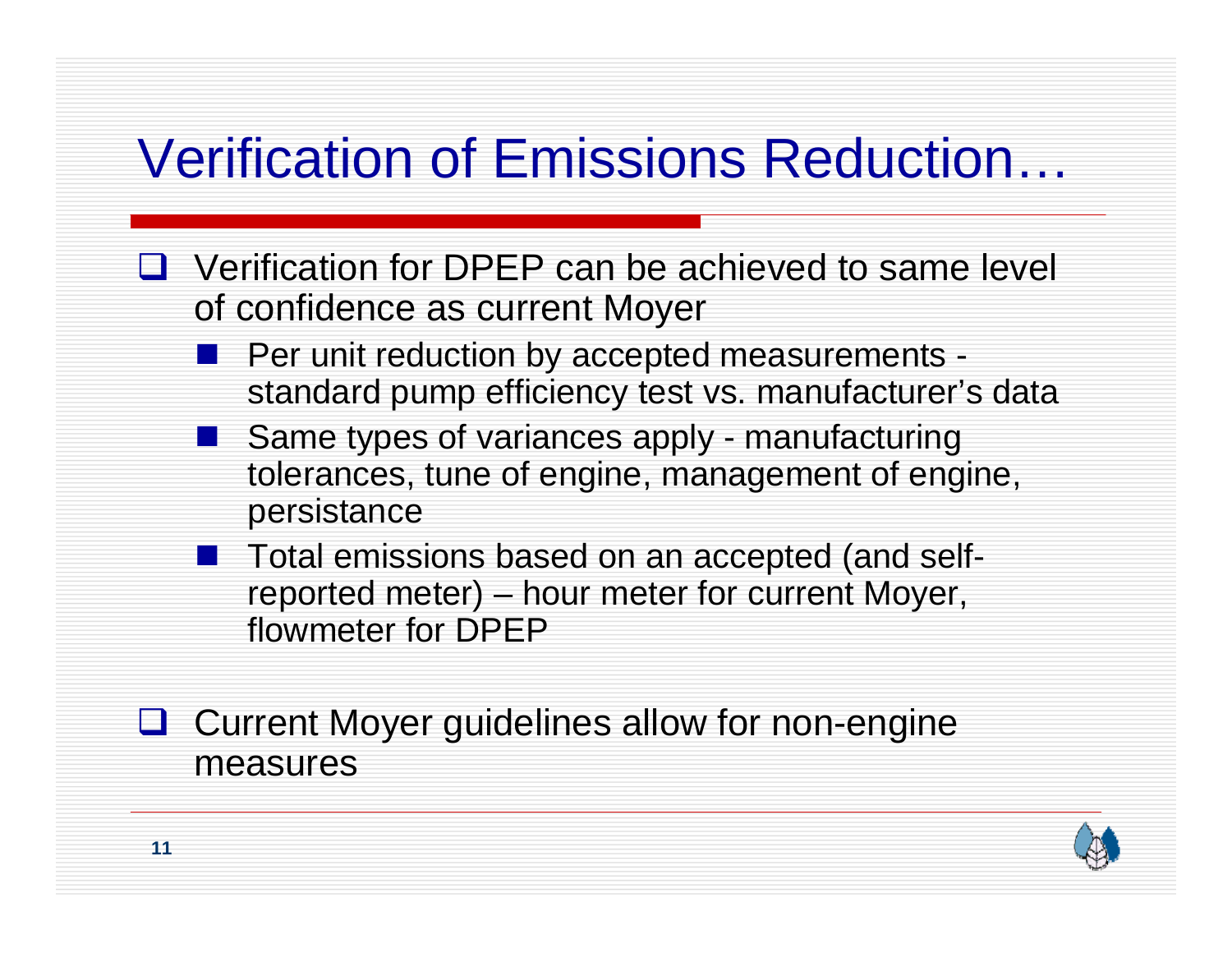#### Next Step…

Full-scale Diesel Pumping Efficiency Program for 3-5 years

- $\blacksquare$  ~ 800 pump tests/year
- $\blacksquare$  ~ 100-125 pump retrofit/rebuild projects/year
- $\blacksquare$  ~ 10 educational seminars in field/year + educational materials
- Numbers based on current census of engines and "what market will bear"

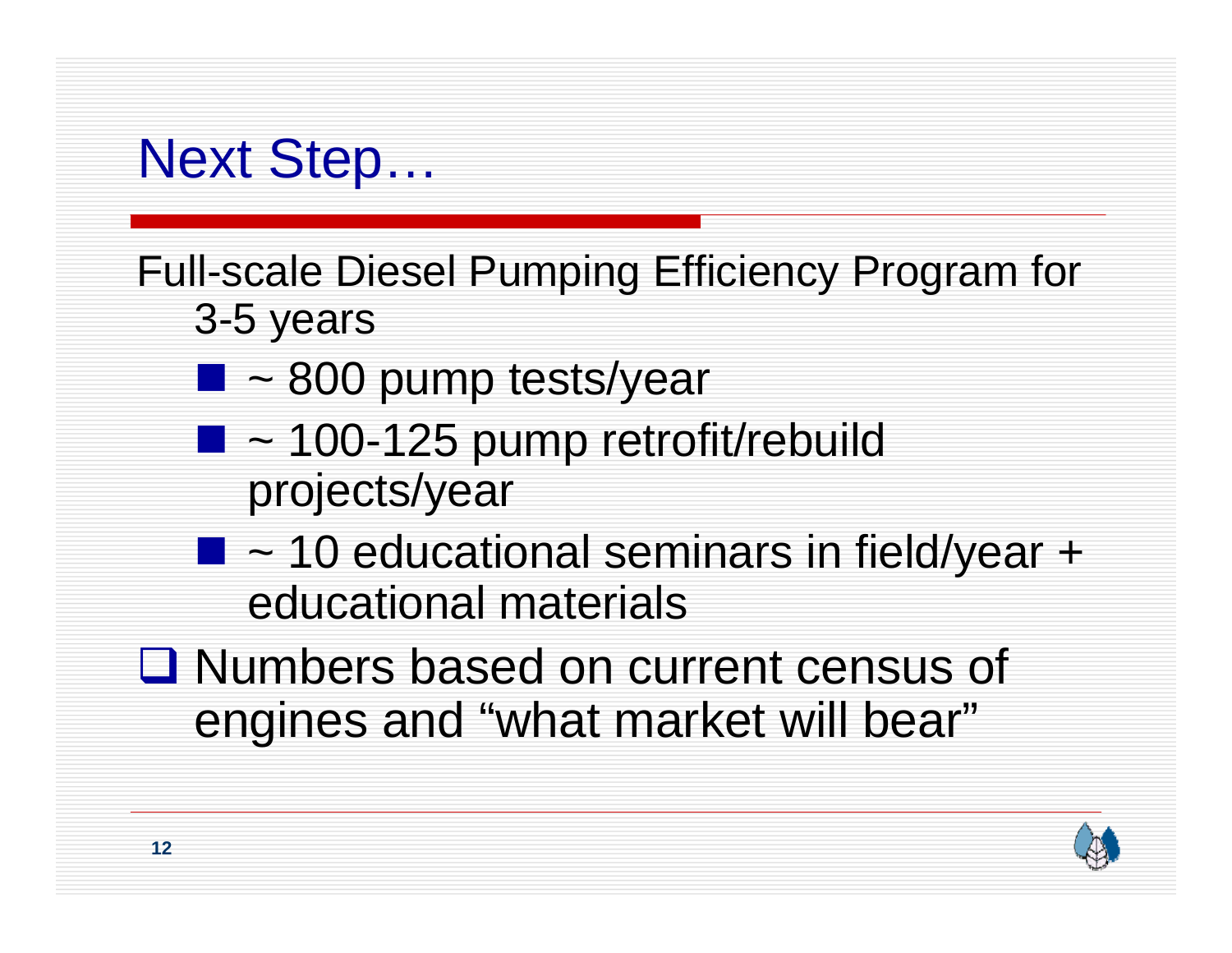# Diesel Pumping Efficiency Program…

Contact: John Weddington Peter Canessa

DPEP**CIT** 6014 North Cedar 5370 N. Chestnut – M/S OF18Fresno, CA 93170 Fresno, CA 93740 (800) 845-6038 (559) 278-2066

Also – see www.pumpefficiency.org for information on the Ag Pumping Efficiency Program (the model for DPEP)

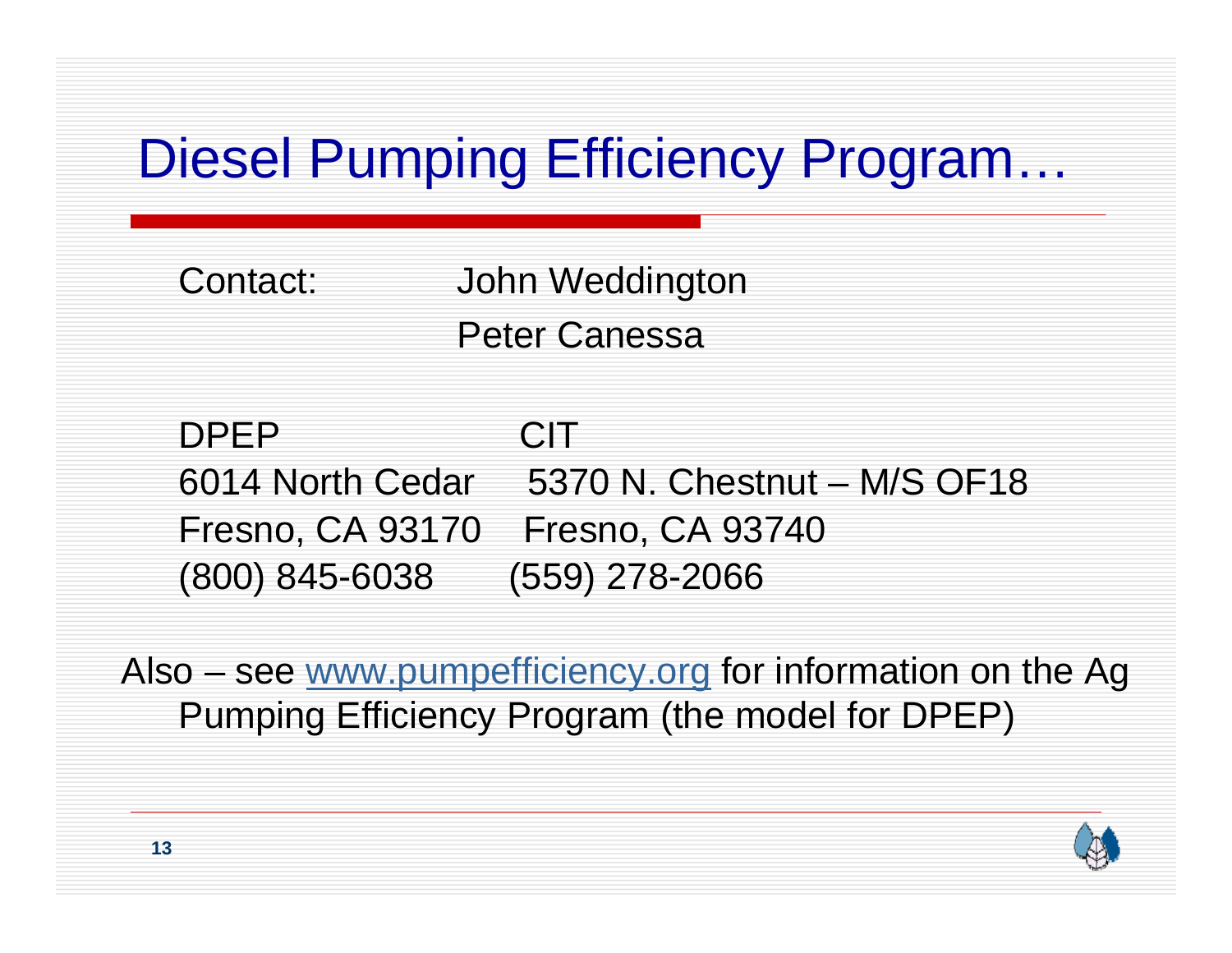#### Peter Canessa – Program Manager…

- $\sqcup$ M.S. Irrigation and Drainage
- $\sqcup$ Registered Agricultural Engineer in California
- $\sqcup$  30 Years in Ag Water and Energy Management
	- Teaching at Cal Poly – SLO & CSU Fresno
	- 10 yrs consulting in Ag energy efficiency programs for PG&E
	- Irrigation scheduling and system design software
	- Non-point source pollution reduction/control programs
	- Water conservation program design and implementation
	- Consultant to San Diego County Water Authority in IID-SDCWA water transfer
	- **Service Service**  NSW, Australia – on-farm and irrigation district-level water management improvements
	- Program Manager Ag Peak Load Reduction Program
	- Program Manager Ag Pumping Efficiency Program

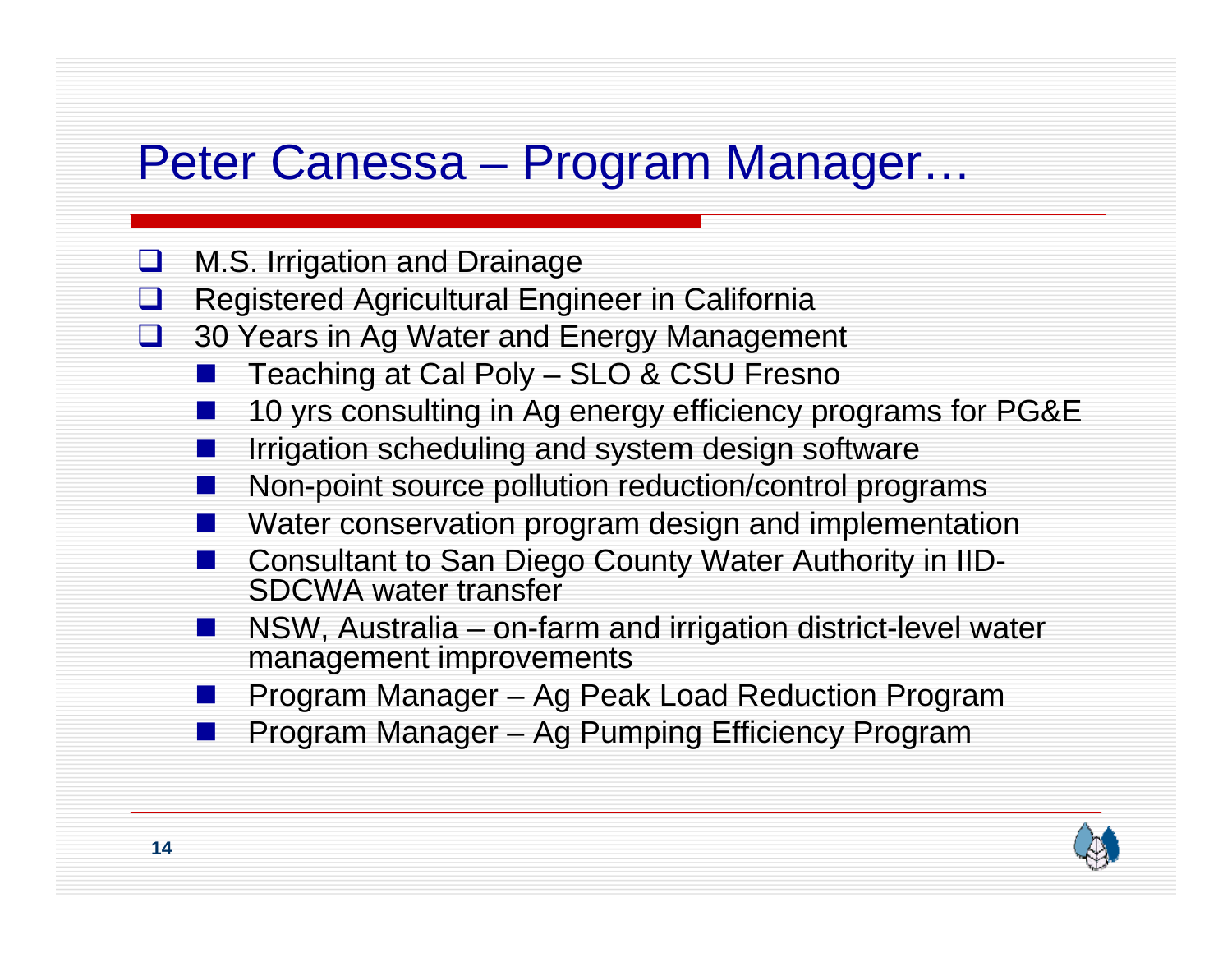### Today's discussion…

#### 1. Thesis Supporting the Diesel Pumping Efficiency Program

#### 2. Design and Implementation of the DPEP

#### 3. Results from the Pilot-Level DPEP

#### 4. Verification of Emissions Reductions

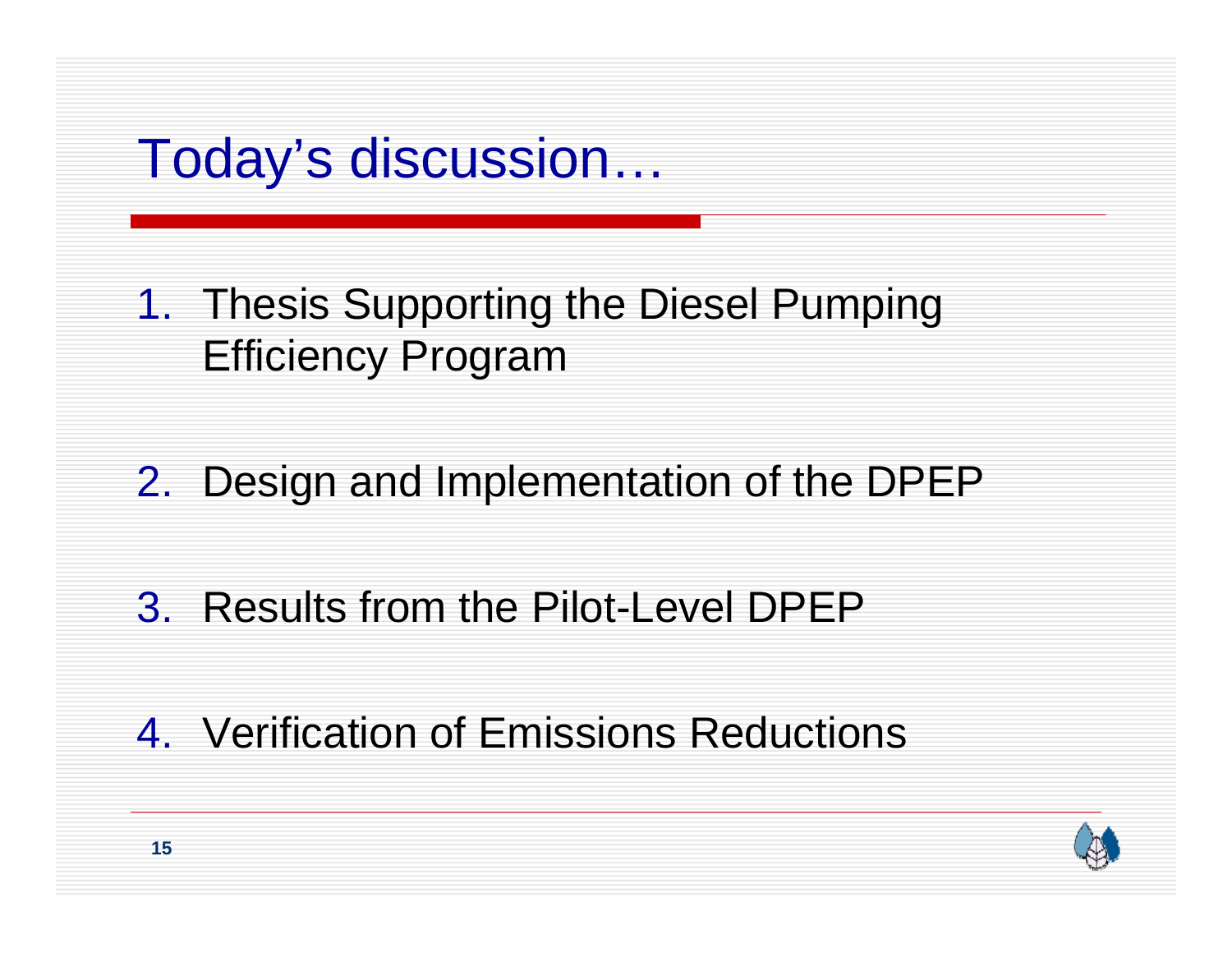# Center for Irrigation Technology…

- **Q** Hydraulic Laboratory Testing
- **Q** Applied Research
- **Q** Special Projects
- **Q** Education
- □ A part of:

College of Agricultural Sciences and Technology, California State University at Fresno

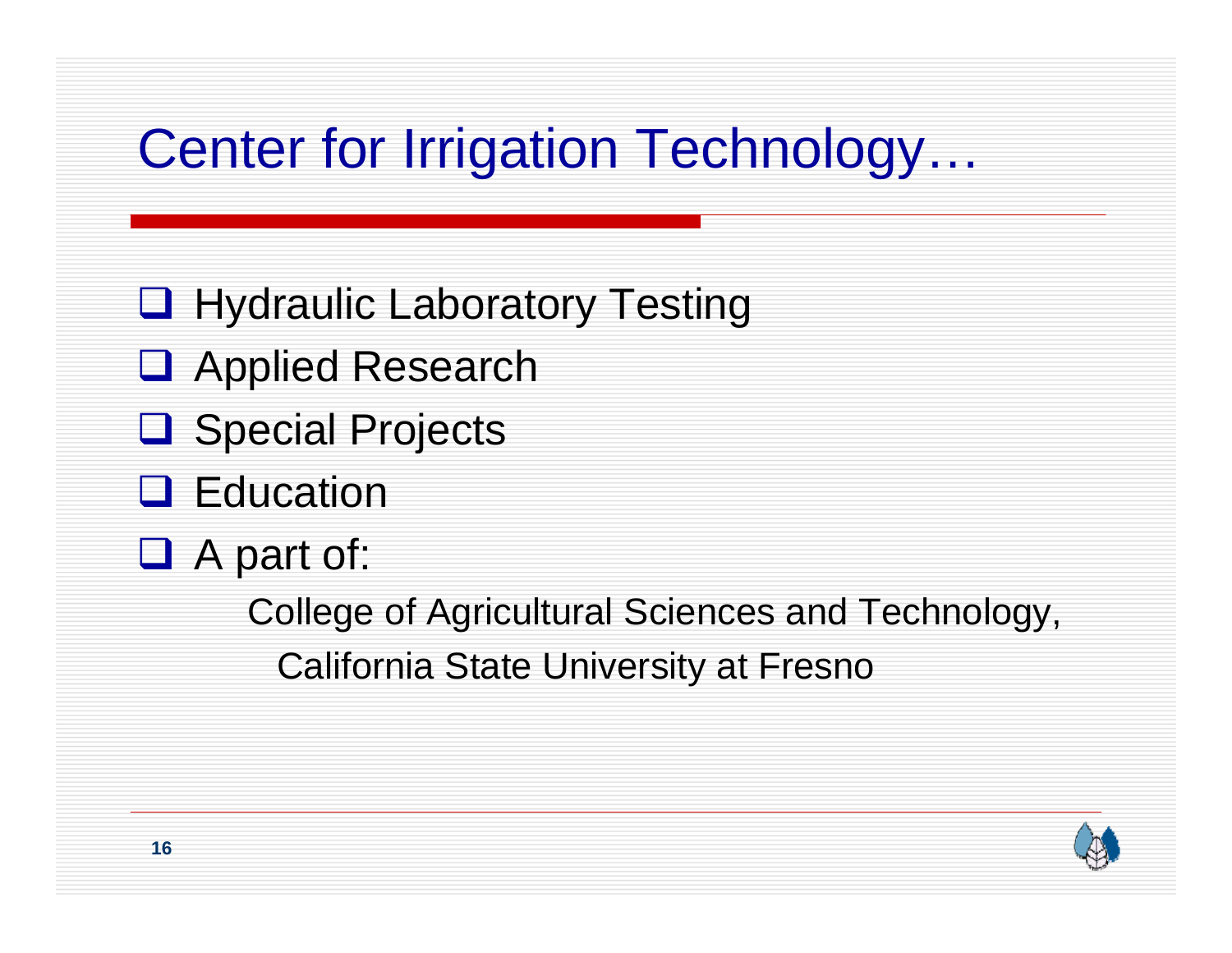# Diesel Pumping Efficiency Program…

A multi-purpose resource management program for:

- 1. Air Quality
- 2. Energy Conservation
- 3. Water Conservation
- 4. Water Quality

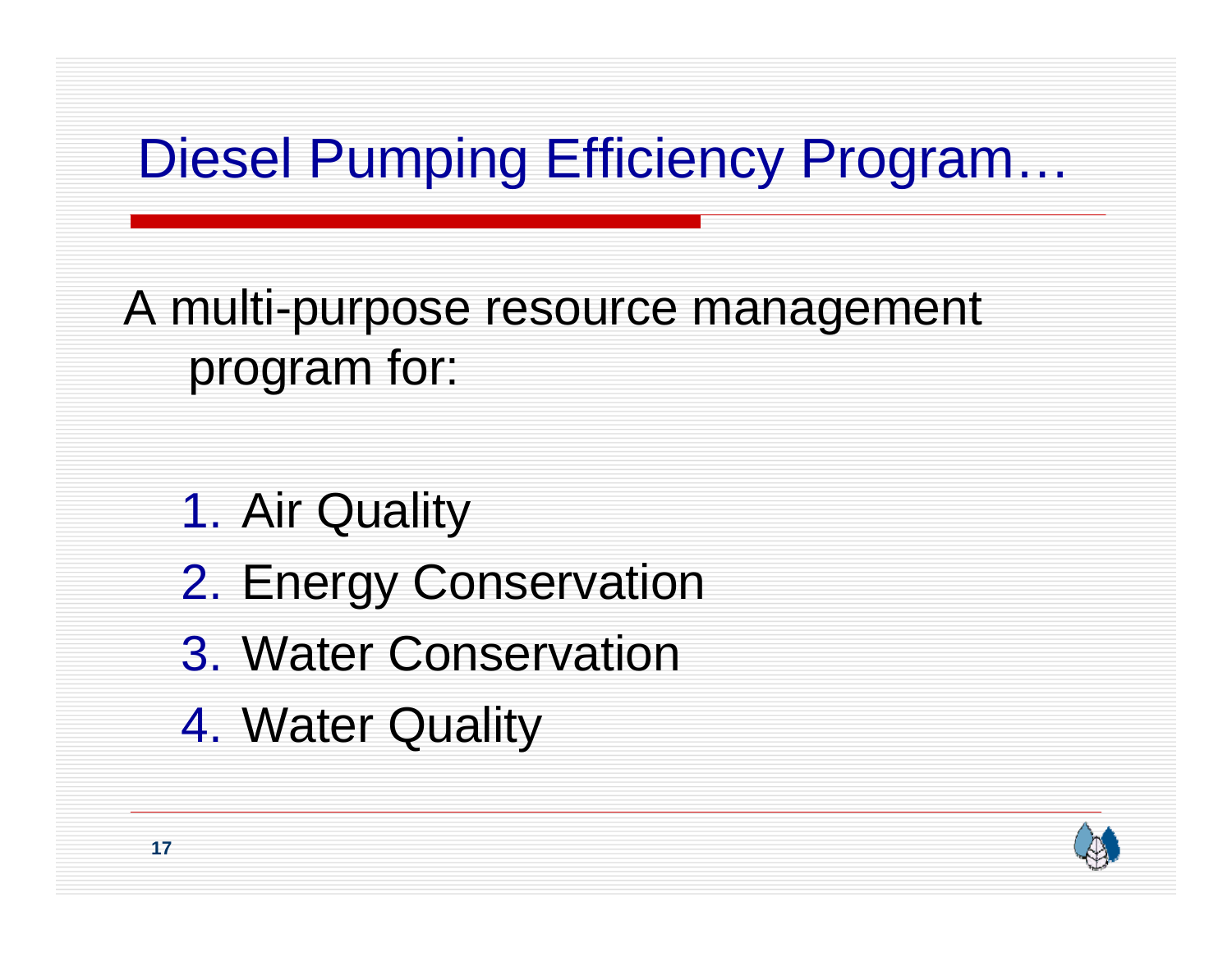## Current pilot-level DPEP…

#### **Q** Components:

- 62 pump efficiency tests
- 11 pump retrofit projects
- **Q** Funding:
	- Region 9 Federal EPA
		- Valley CAN
- $\Box$  Geographic Area:
	- Central and Southern San Joaquin Valley
- $\Box$  Timing:
	- Initiated June, 2005--final reports due Fall, 2006

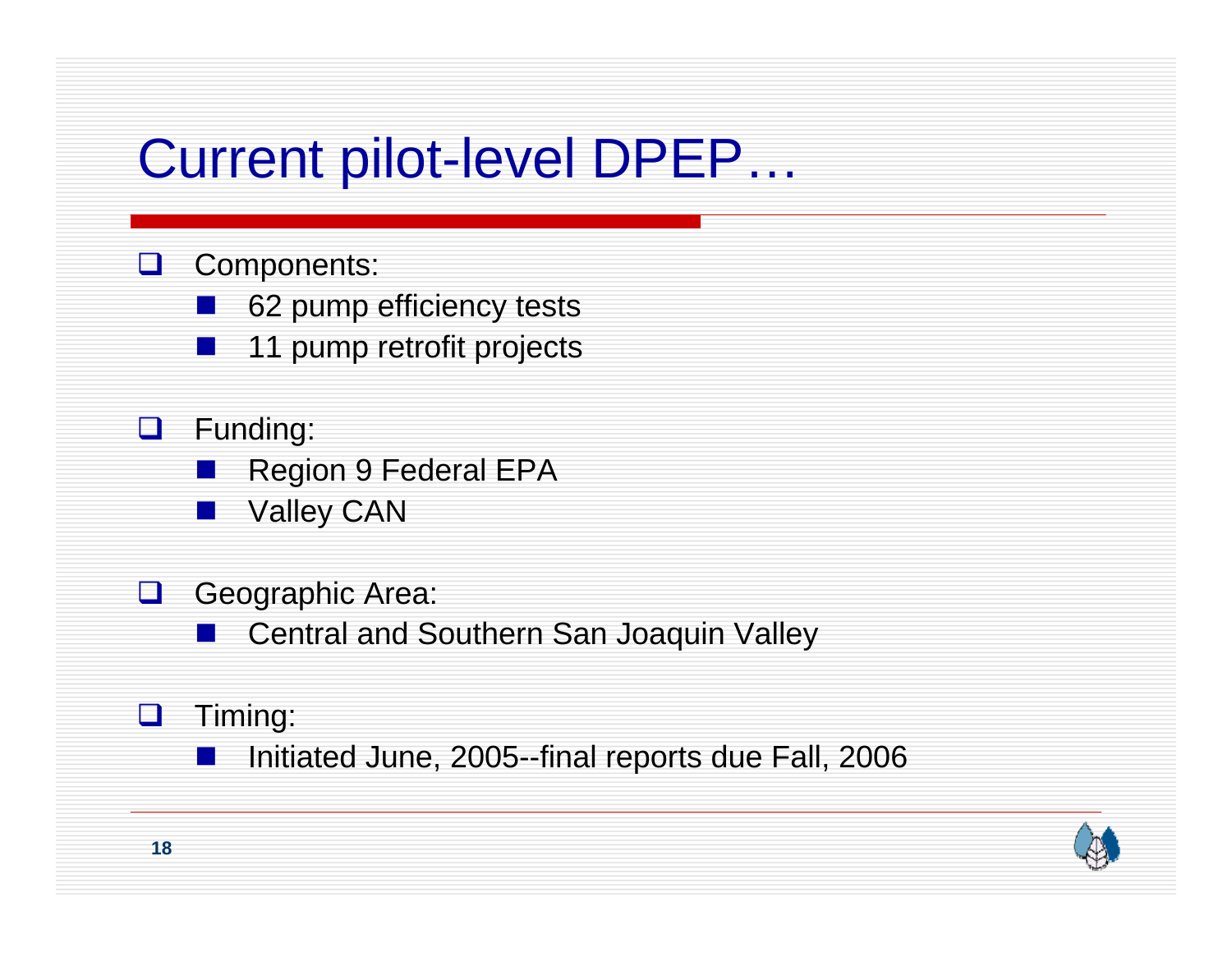# Why does a pump become inefficient?

If OPE is poor, or the flow/head is not sufficient:

- The pump may be physically deteriorated
- The required "operating condition" has changed
	- 1. Well has deteriorated
	- 2. Change in irrigation system
	- 3. Systemic change in water table

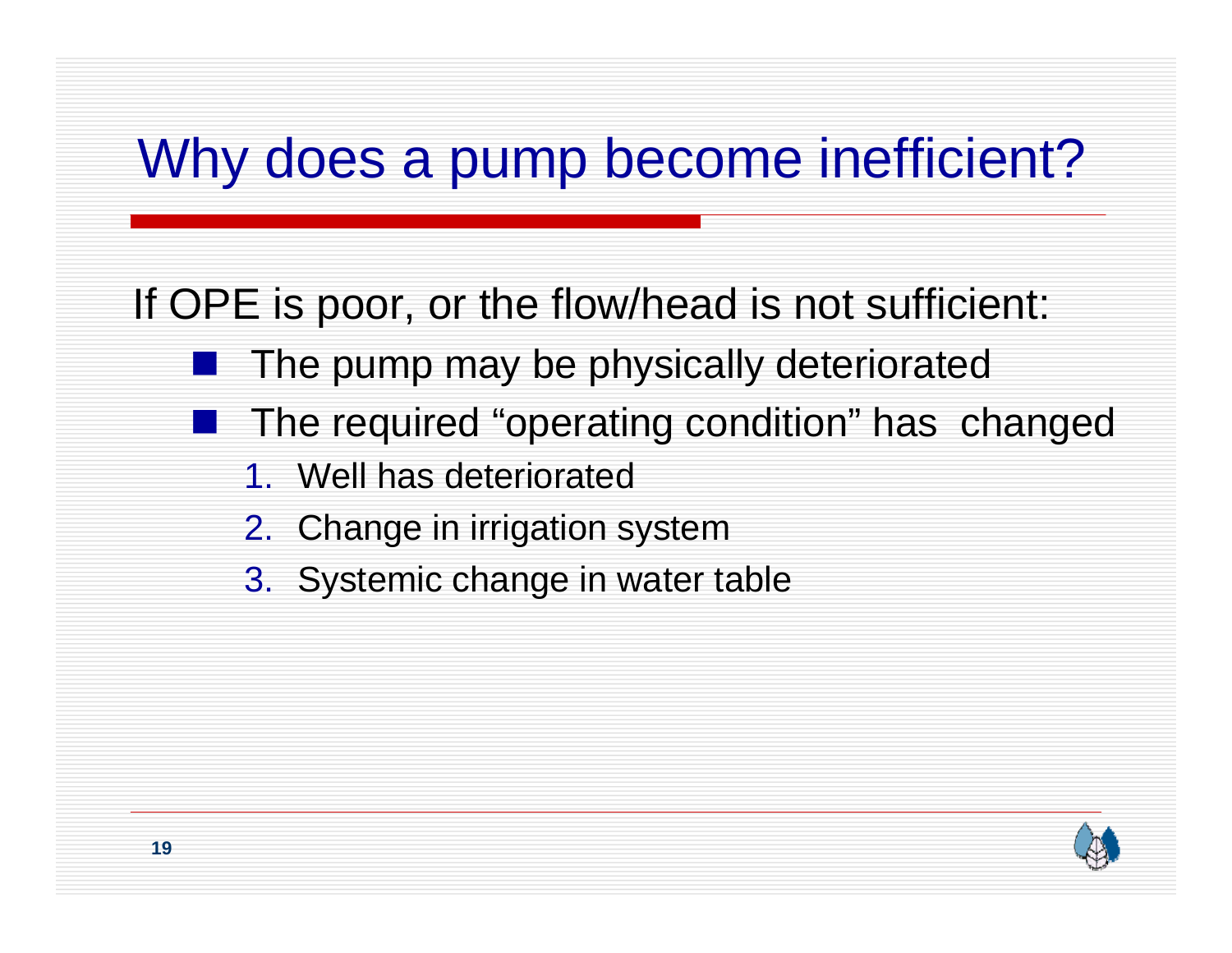

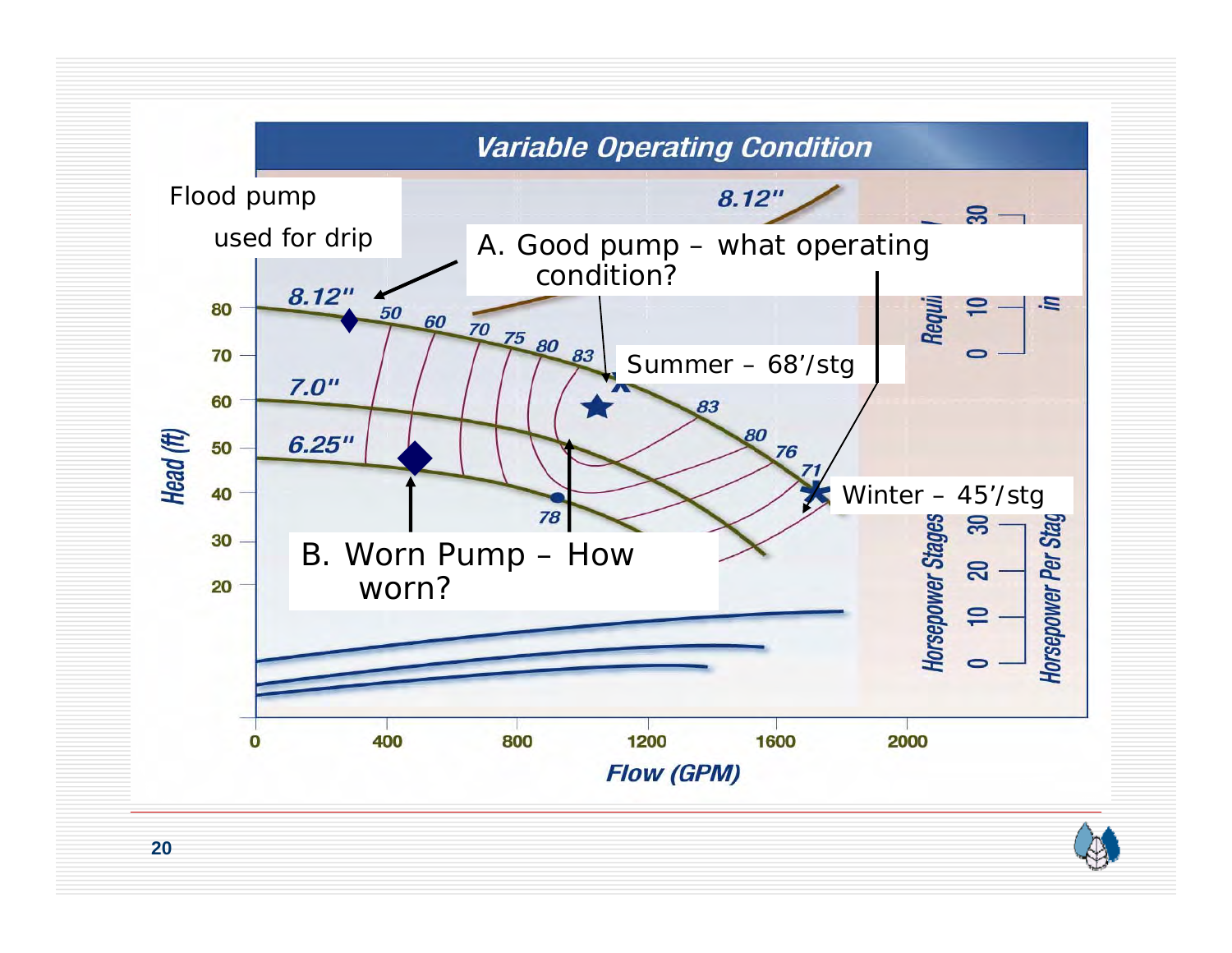## DPEP Components…

C*urrently, the pilot-level DPEP provides…*

1. Subsidized pump efficiency tests

#### 2. Incentive rebates for a pump retrofit

#### *A full-scale DPEP would add…*

3. Education to improve management (see www.pumpefficiency.org for a model of the educational effort)

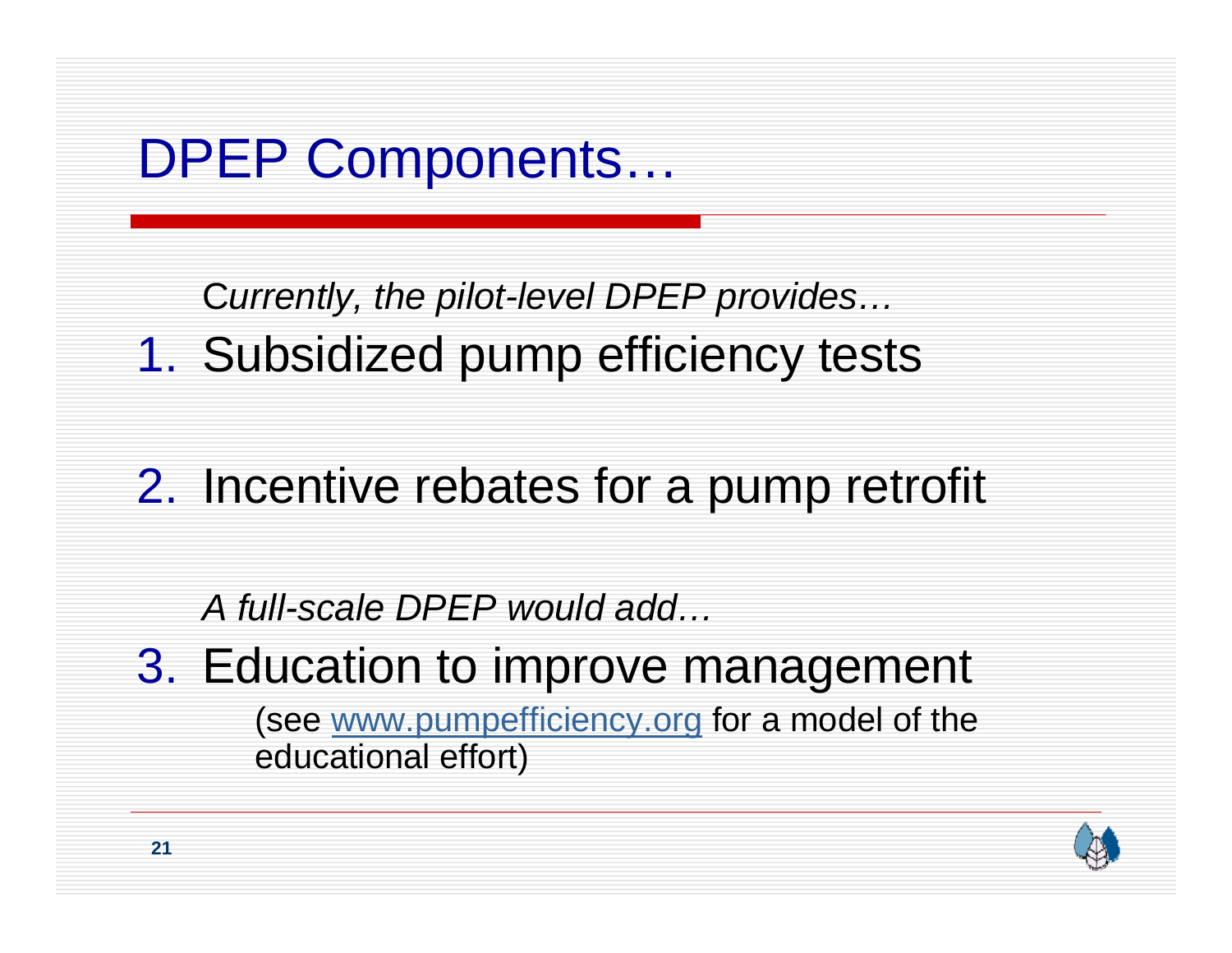# The Pump Efficiency Test…

#### OPE – Overall Pumping Plant Efficiency

**Q** OPE tells you how much usable energy you get from the energy you buy - If the overall OPE is 20%, the other 80% of energy you paid for is wasted.

 $\Box$  We know achievable levels of OPE  $-$ Thus, knowing OPE leads to an estimate of the benefit/cost of a pump retrofit.

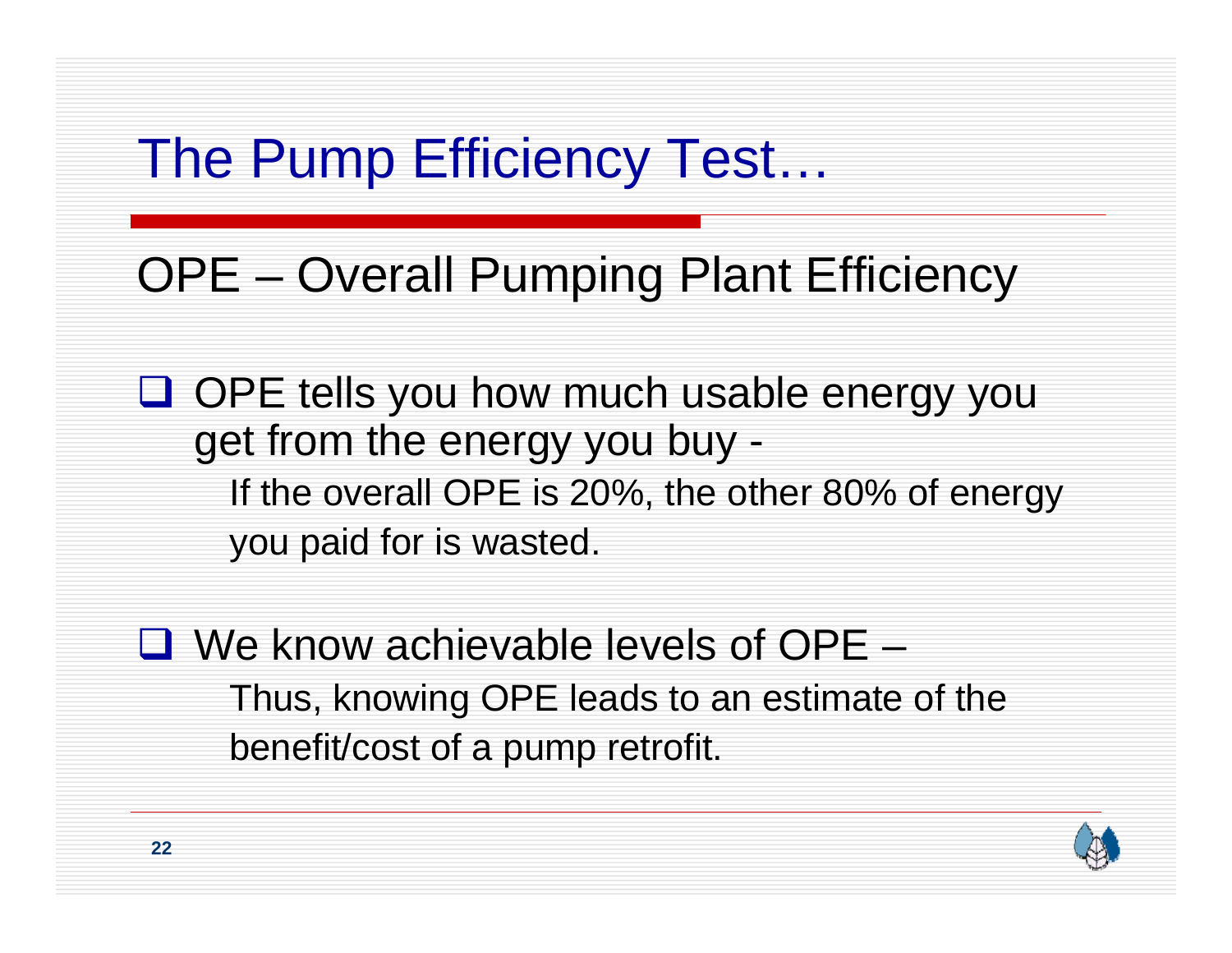#### The Pump Test reveals cost/benefits…

#### Estimates of before and after retrofit pumping cost are on the report…

|                                   | <b>Retrofitted Conditions</b> | <b>Original Conditions</b> | Savings  |
|-----------------------------------|-------------------------------|----------------------------|----------|
| 7. Diesel Gallons per Acre-foot:  | 25.2                          | 37                         | 11.3     |
| 8. Estimated Gallons per year:    | 8192                          | 11899                      | 3707.2   |
| 9. Average Cost per Gallon:       | \$2.50                        | \$2.50                     |          |
| 10. Average Cost per hour:        | \$9.74                        | \$11.17                    | \$1.43   |
| 11. Average Cost per acre-foot:   | \$62.99                       | \$91.27                    | \$28.28  |
| 12. Estimated acre-feet per year: | 325                           | 326                        |          |
| 13. Operating hours per year:     | 2412                          | 3000                       | 588      |
| 14. Nox tons/year                 | 1.17                          | 1.63                       | 0.46     |
| 15. PM tons/year                  | 0.06                          | 0.08                       | 0.02     |
| 16. Overall Plant Efficiency:     | 22.3%                         | 15.1%                      |          |
|                                   |                               |                            |          |
| 17. Estimated Total Annual Cost   | \$23,494                      | \$33,497                   | \$10,003 |
| $\sim$ $\sim$ $\sim$              |                               | .                          |          |

– But since the cost of the repair is not known, no ability to do payback, rate of return, etc. on the report – but the owner can!

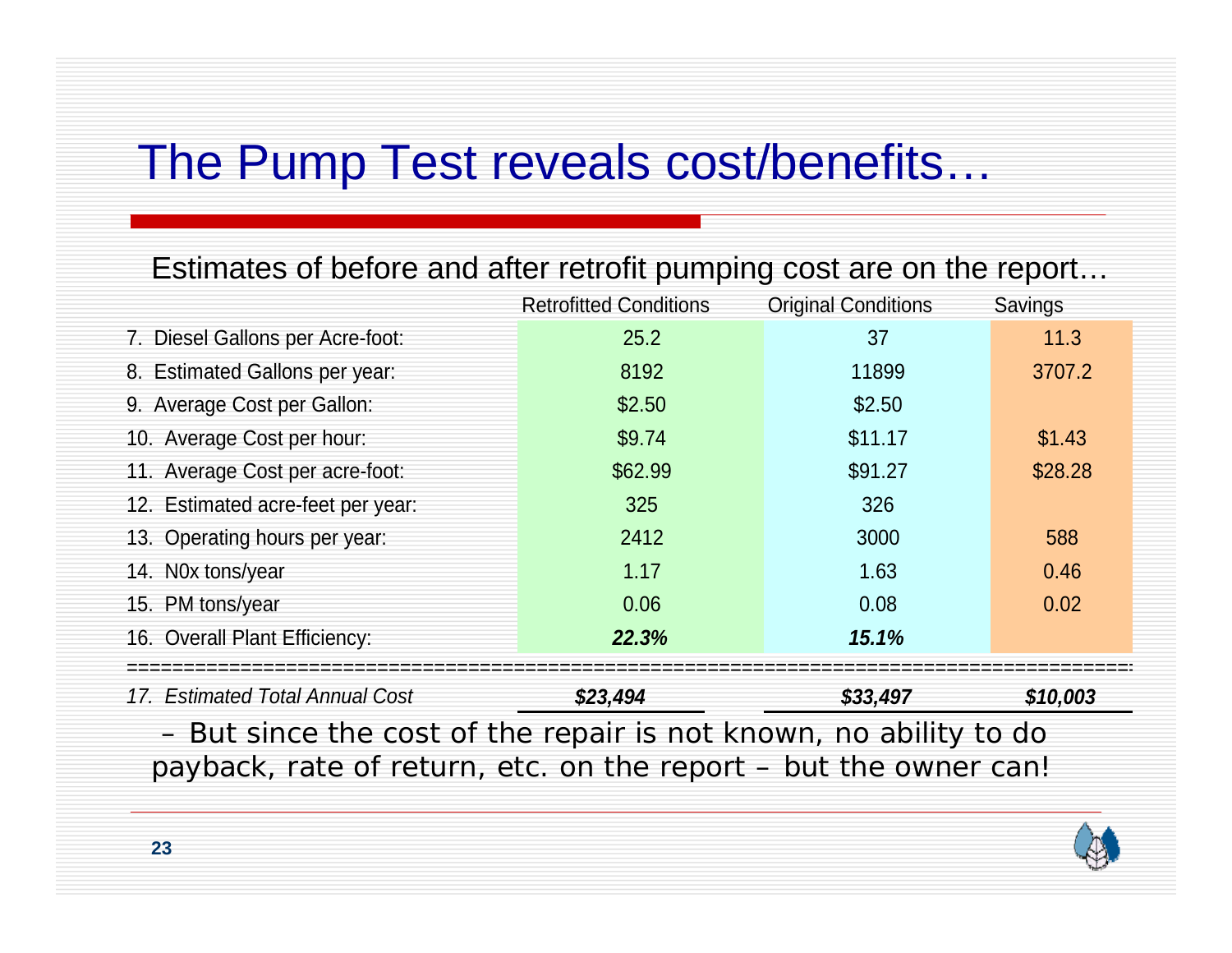#### DPEP Incentive Rebate…

 $\Box$  Designed to affect the perceived benefit/cost ratio of retrofitting the pump

 $\Box$  Intended to have the same effect as current Moyer program but on the PUMP, not the ENGINE

**□** Grants currently capped at 35% of project cost up to \$3,500 maximum

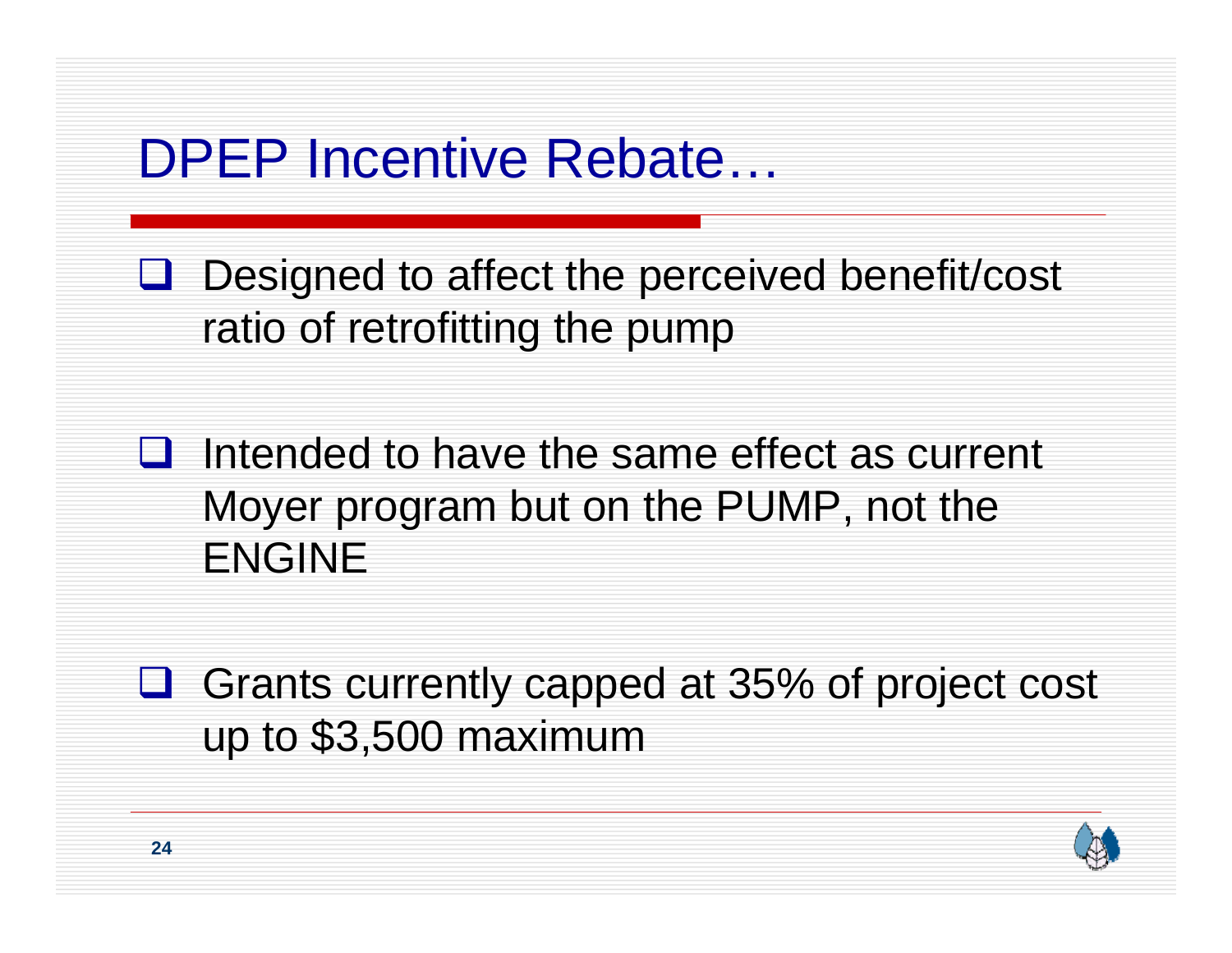## Participation – Pump Efficiency Test…

- **Q** DPEP qualifies "participating pump testers" that agree to DPEP procedures
- $\Box$  Client either calls DPEP to obtain the list of Testers or Testers actively market the test
- **Q** Test arranged between the Client and the Tester (note: Client chooses which Tester to use)
- **Q** Tester prepares and delivers report
- **Q** Tester takes care of paperwork with DPEP and DPEP pays subsidy to Tester directly

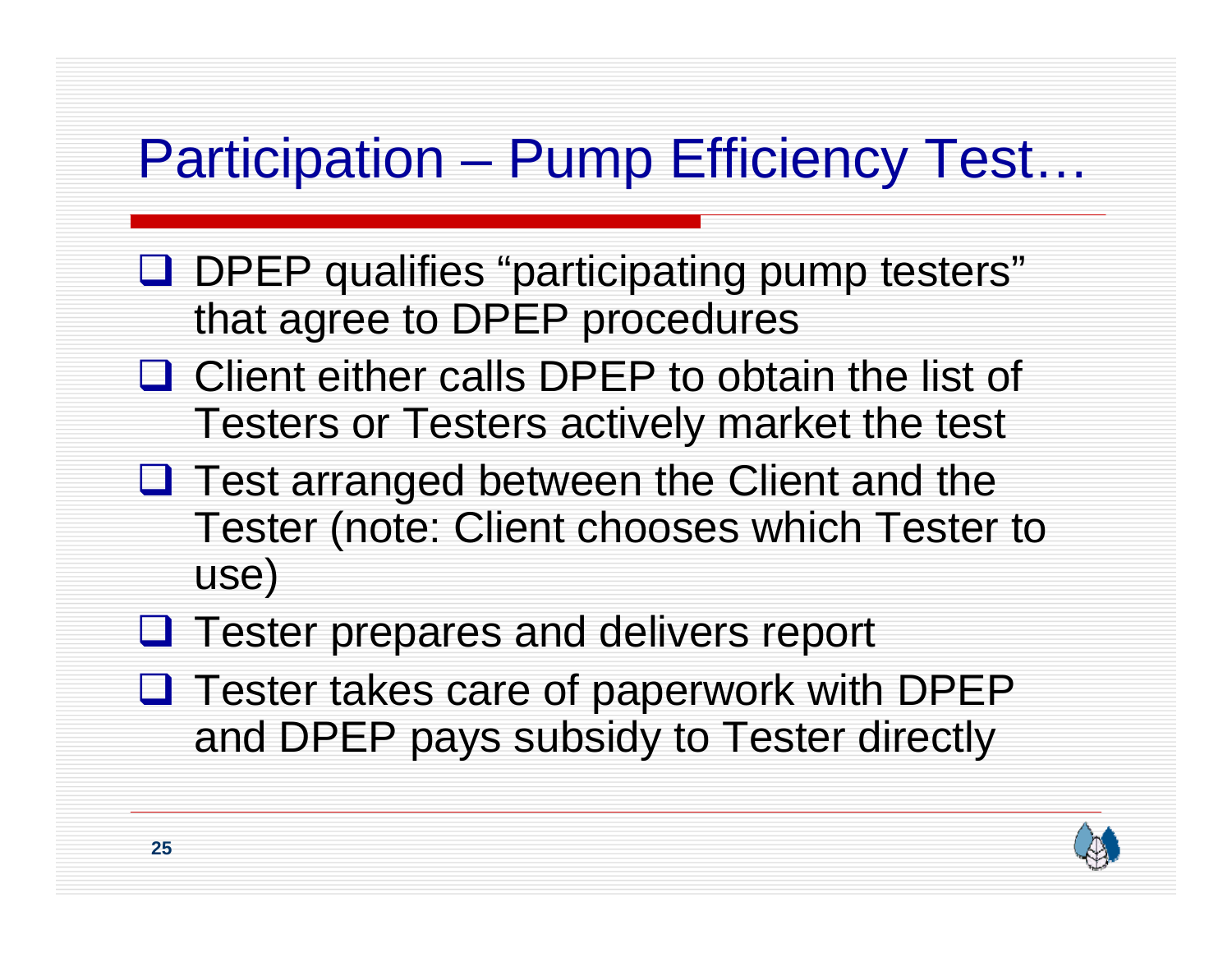#### Participation – DPEP Incentive Rebate…

DPEP – A "programmatic" response to the air quality problem

- Simplified participation
- Minimized administrative costs
- 1. Fill out application and submit with:
	- i.Copy of pump test before the project
- 2.We review and issue Letter of Approval
- 3. When project is complete you send:
	- i.Copy of an invoice marked PAID
	- ii.Copy of the after-project pump test
- 4.We send you the check

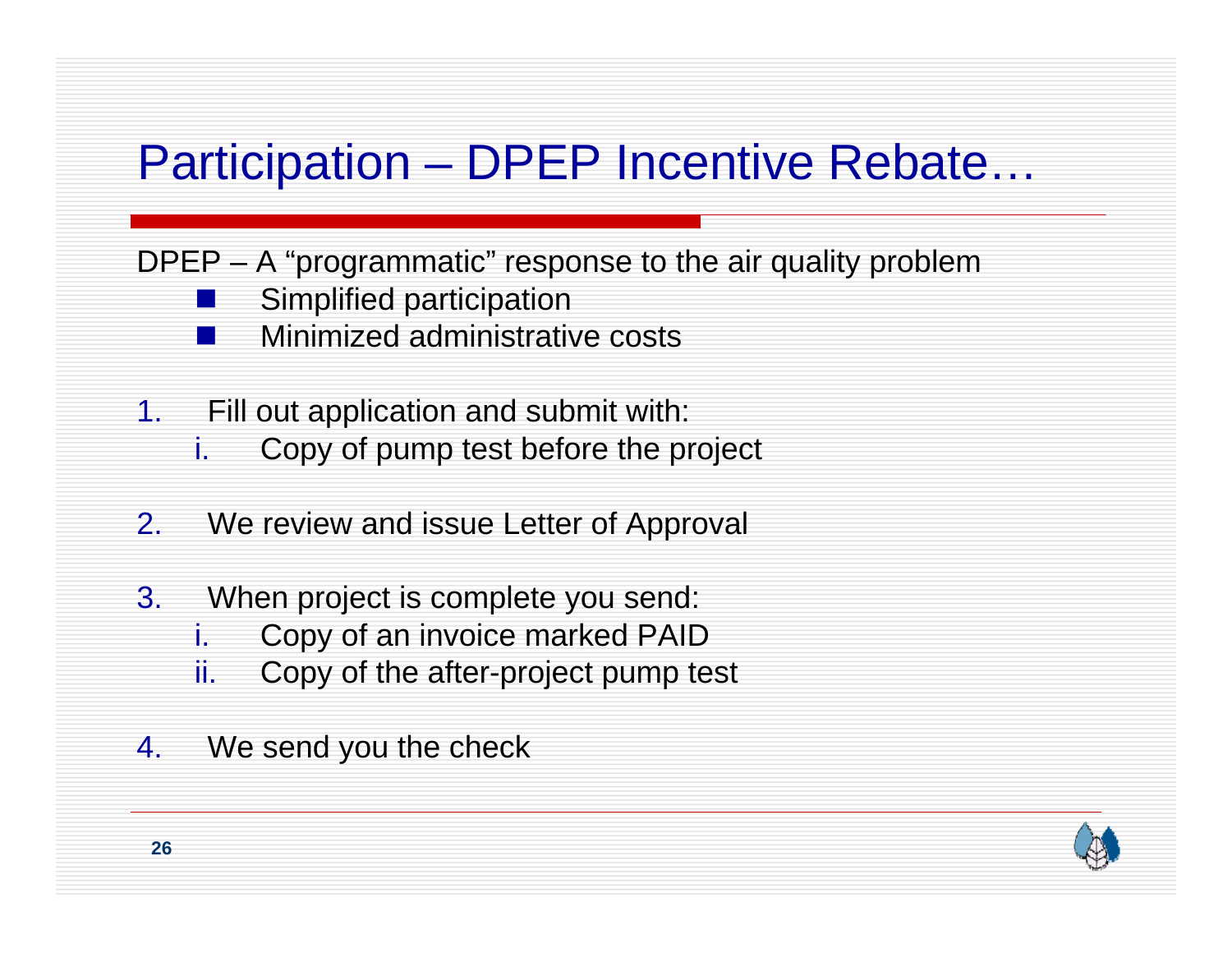# Verification of Emissions Reduction…

■ A key issue in funding this Program at full scale is verification of emissions reductions –that is…

> *Can DPEP verify emissions reductions at same level of confidence as current Moyer Program?*

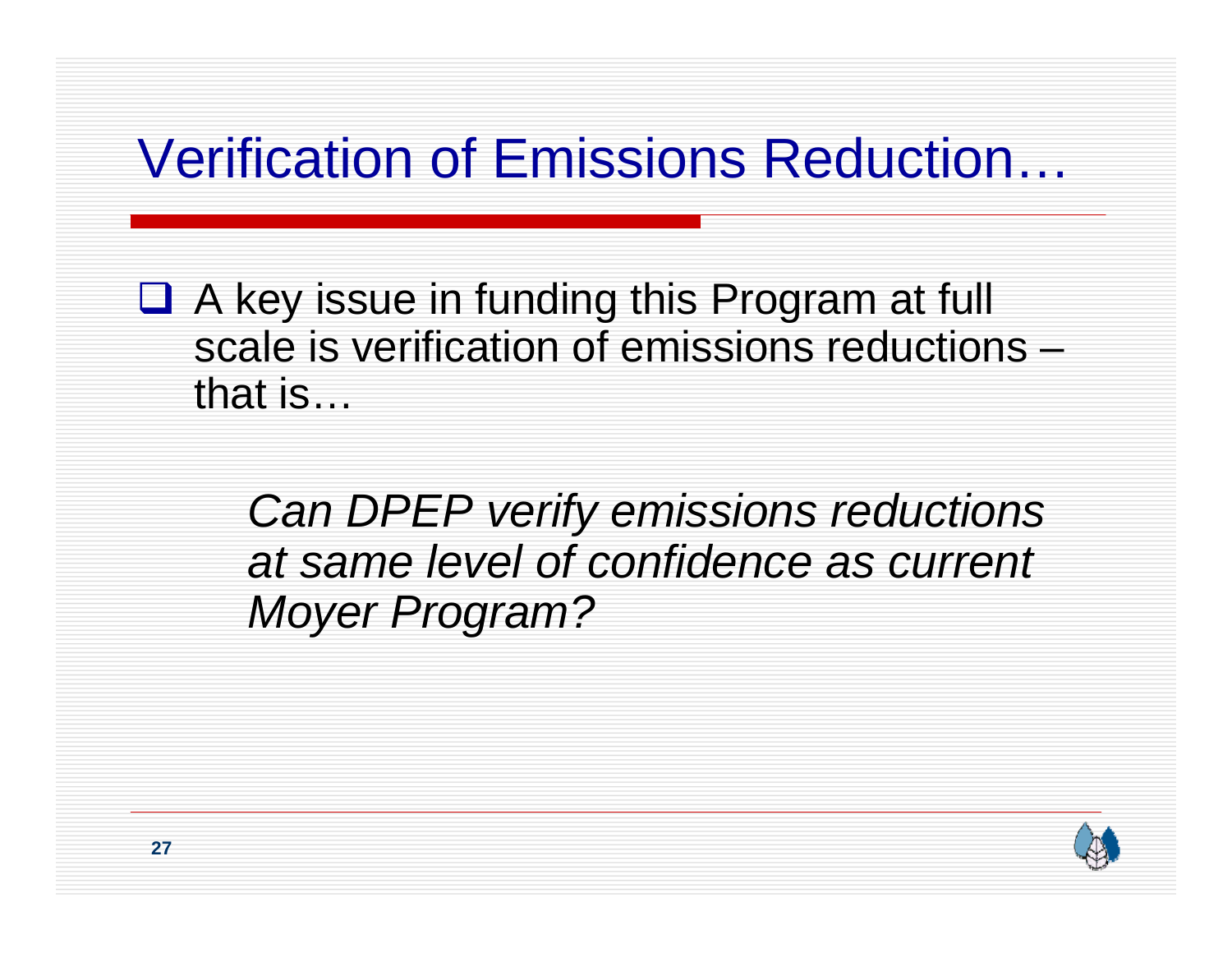## Non-Engine Projects…

As per Part I, page II-31…

"…if low emissions technology is not certified it may be approved on a case-by-case basis by ARB…

 $\Box$ As per Part II, page X-10, potential non-engine projects…

"…Another potential project is the evaluation of irrigation pump efficiency. Improvement in pump efficiency through parts replacement and repair has the potential for emission reductions of NOx, ROG, and PM by reduced work by the engine or motor for water output."

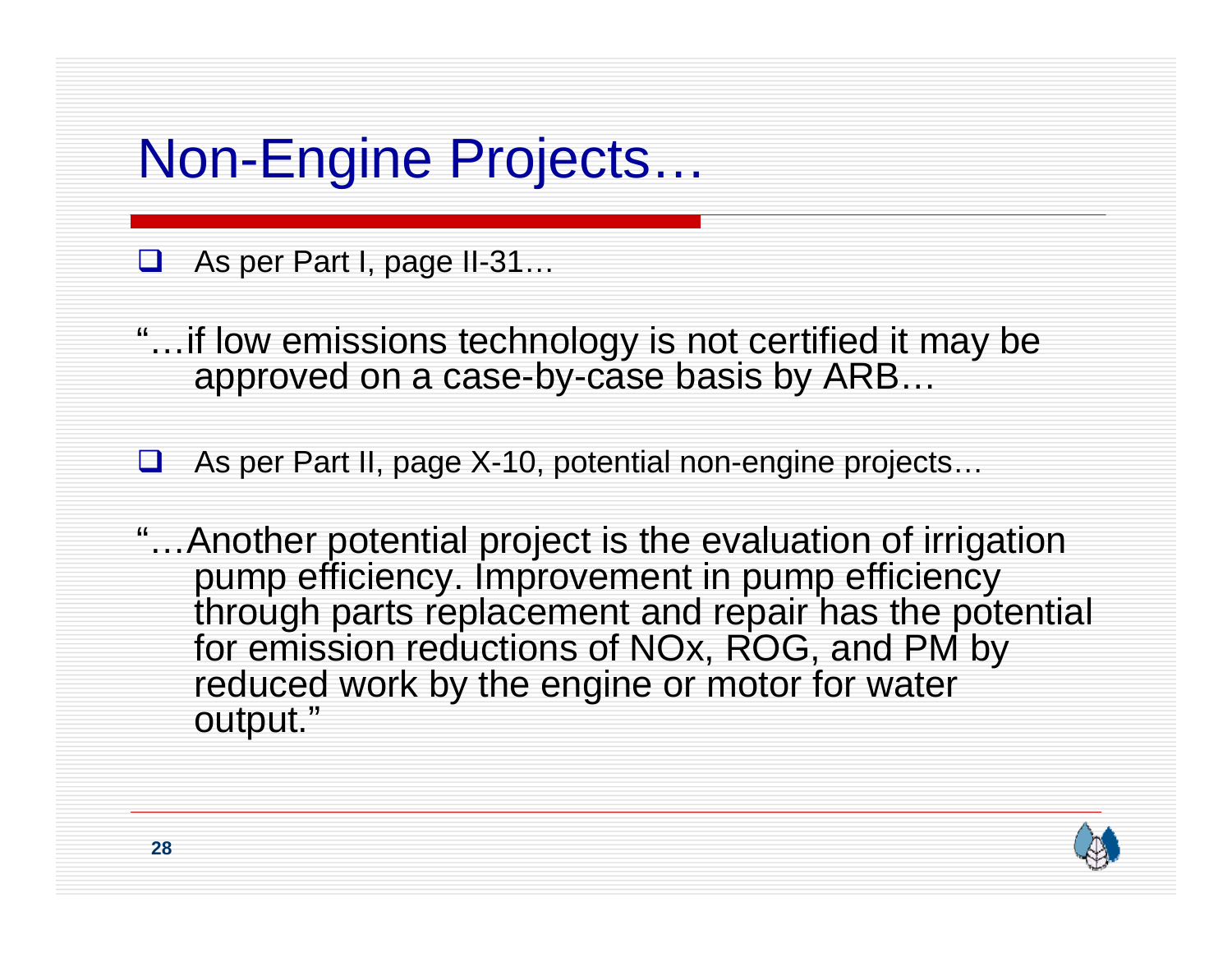# Non-Engine Projects…

As per Part II, pages X-7 and X-8, Non-Engine Projects evaluation criteria:

- 1. Provide real, quantifiable, and enforceable emissions reductions ( $DPEP = HP-hrs/ac-fit$  pumped)
- 2. Have standardized testing procedures to quantify emissions (DPEP = pump efficiency test)
- 3. Have available baseline emission factors (DPEP = pre- and post-test requirements)
- 4. Potential multi-media issues(?)

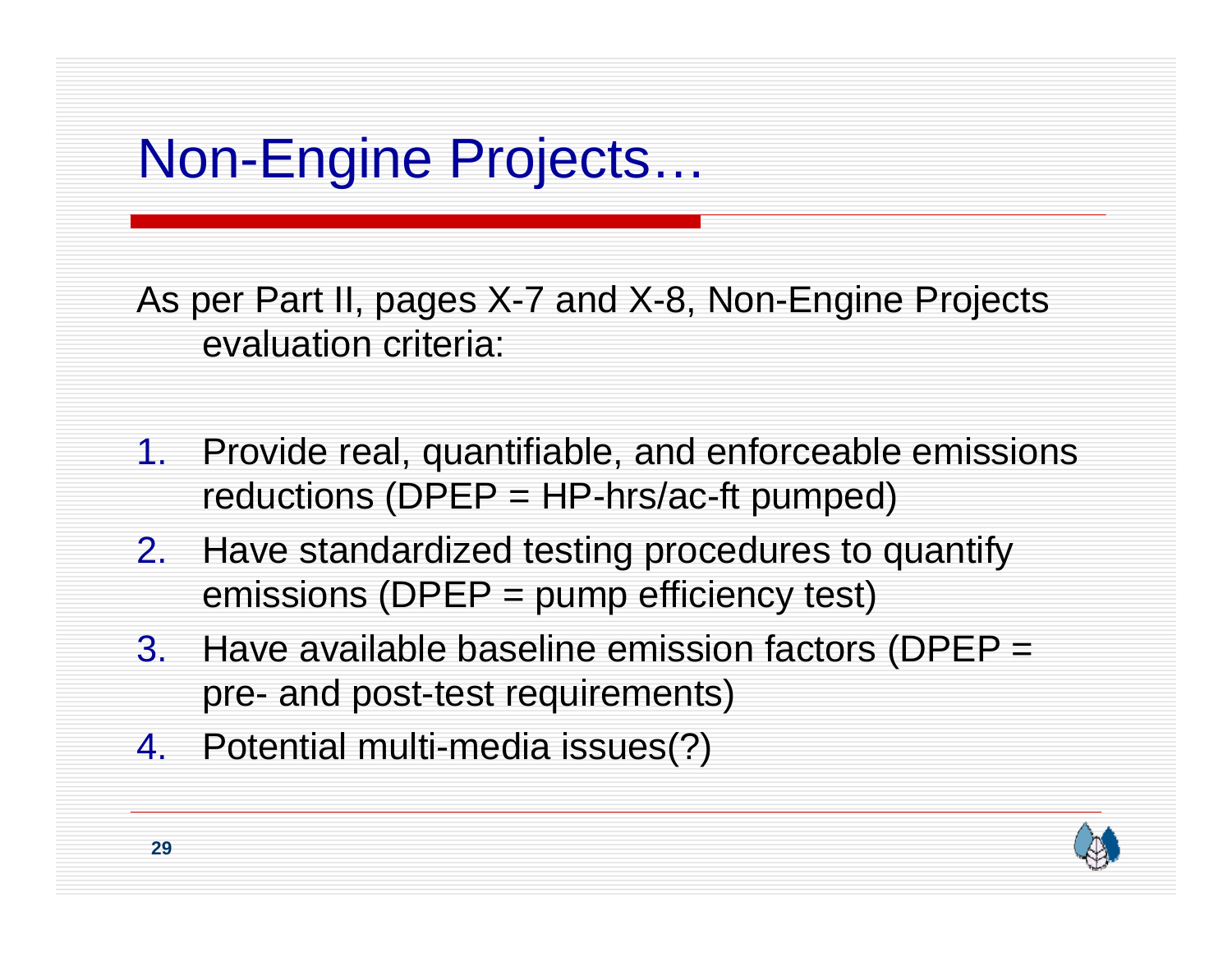# Why a DPEP "on top of" ARBs?

- **Q** Programmatic response through DPEP most efficient and effective use of Moyer/Ag Assistance Program funds to achieve emissions reductions through pump efficiency improvements
	- CIT/APEP in field for 5 years established communication links, grower trust
	- Easy application, quick turnaround
	- $\frac{1}{2}$ Cost-effective administration
	- Fully-integrated program (education -> pump test -> pump retrofit)
	- **Nomage 1.5 Now agriculture, pumps, and irrigation**

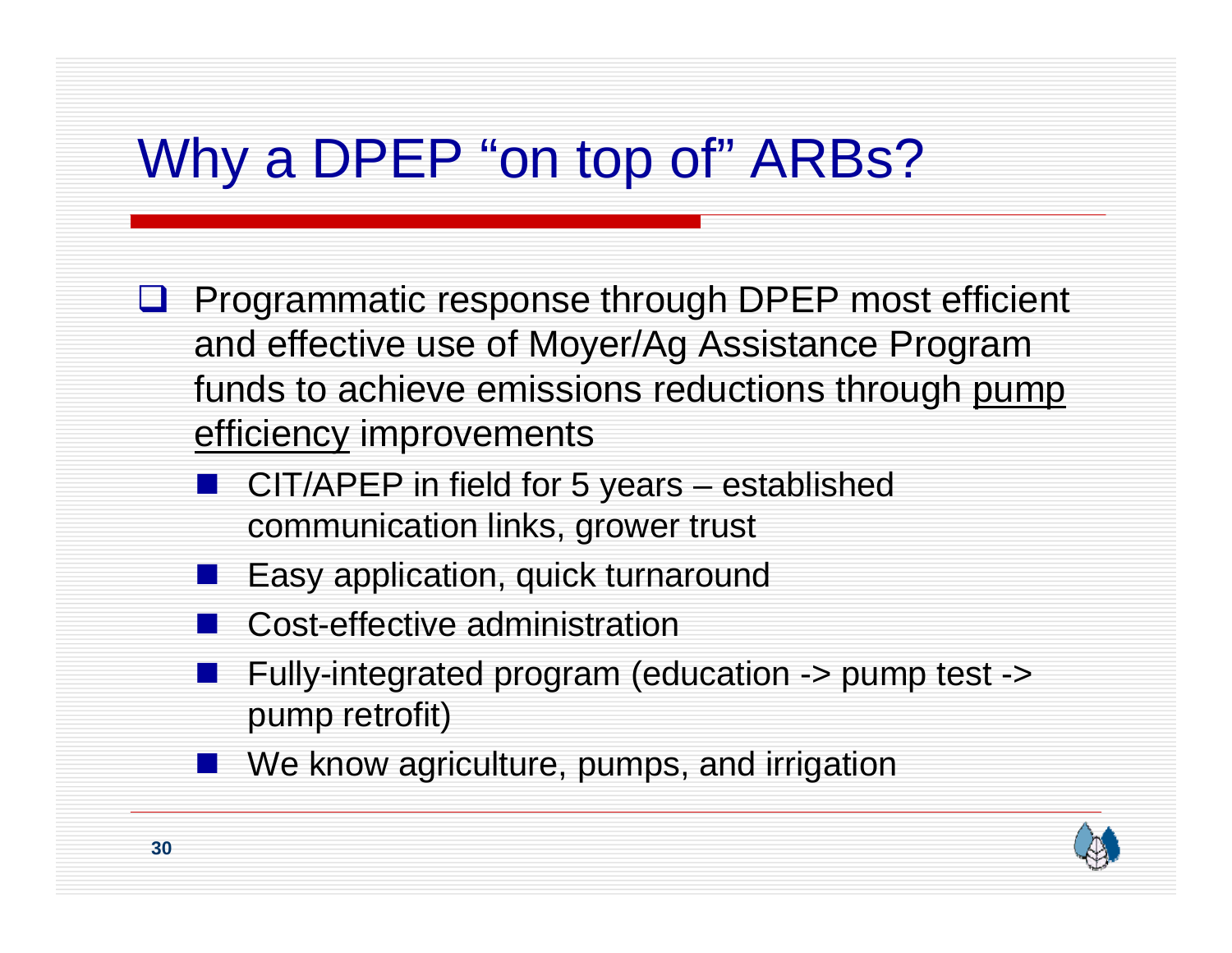#### DPEP - Education…

The Mobile Education Centers are self-contained pumping plants that travel to the farmer. We would add this component for a full-scale DPEP. They can…

•Perform real-time pump efficiency test with computerized displays of performance

•Show correct flow meter use

•Synthesize diesel operations using Variable Frequency Drives

•Calculate cost of inefficient pumping



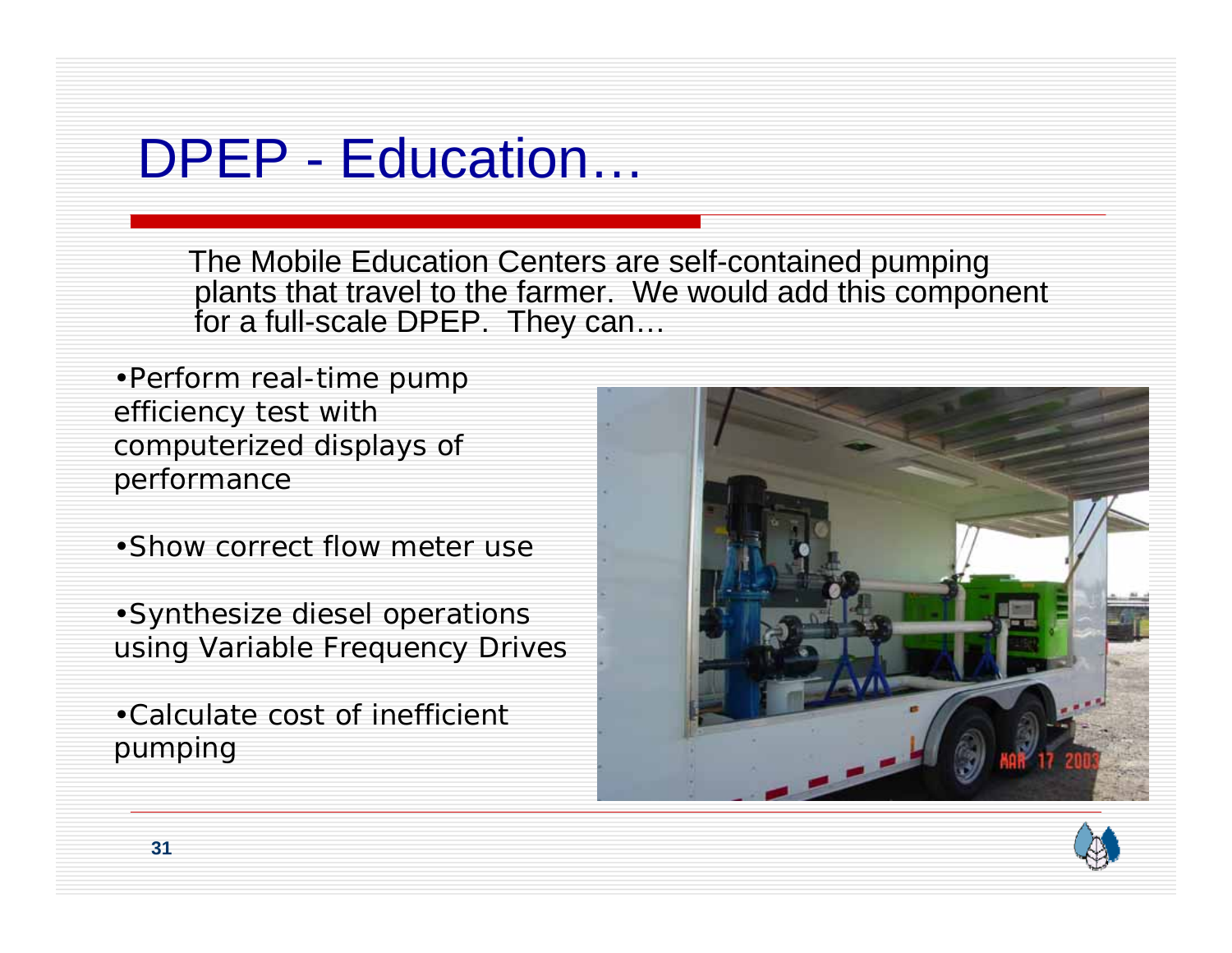#### In Summary…

 $\Box$  DPEP sees the pumping plant as a system of four components – inefficiencies in any of them increase emissions

**□ As current Carl Moyer addresses the power** source, DPEP addresses the pump itself and management of the plant

**□** An efficient pump results in less emissions per unit water produced, just as a Tier III engine

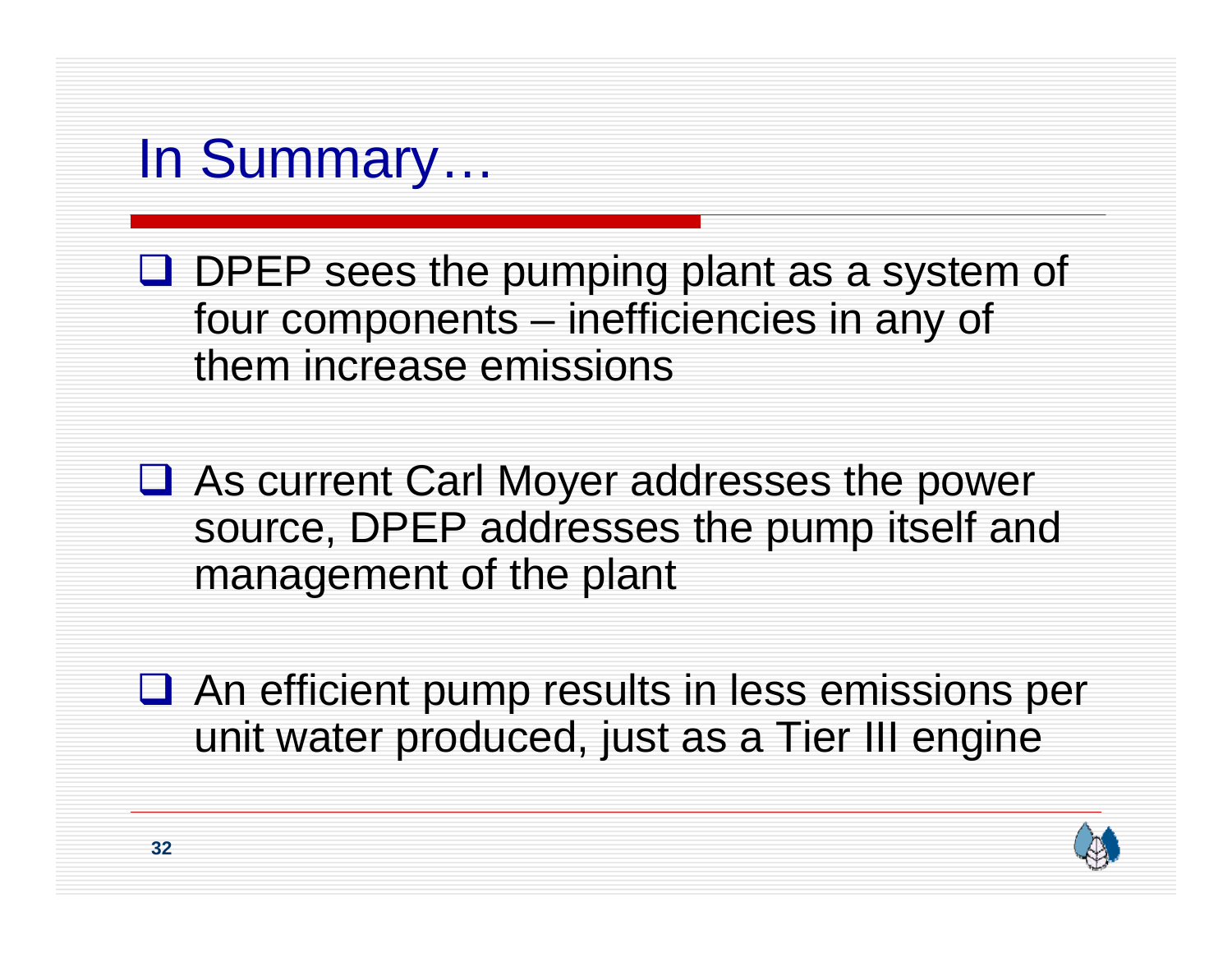## In Summary…

- **□** A pilot-level DPEP with pump efficiency tests and retrofit incentives essentially complete:
	- ■ 58 pre-retrofit pump efficiency tests – average 17.1% OPE (22 – 24% attainable)
	- **11** completed retrofit projects all water wells
		- ¾ Showing average pre-retrofit 13.5% OPE and post-retrofit 23.2% OPE, deep wells
		- ¾ Showing implied 40% first year emissions reduction (2237 HP-hours/AF -> 1319 HP-hrs/AF)
		- $\triangleright$  Lifetime total 3.6 tons NOx and .16 tons PM10 emissions reduction (20,000 hours)
		- ¾ Average \$3,800 program costs/retrofit (incentive and 2 pump tests) \$560/weighted ton emissions reduction (neglecting ROG, PM10 x 20)